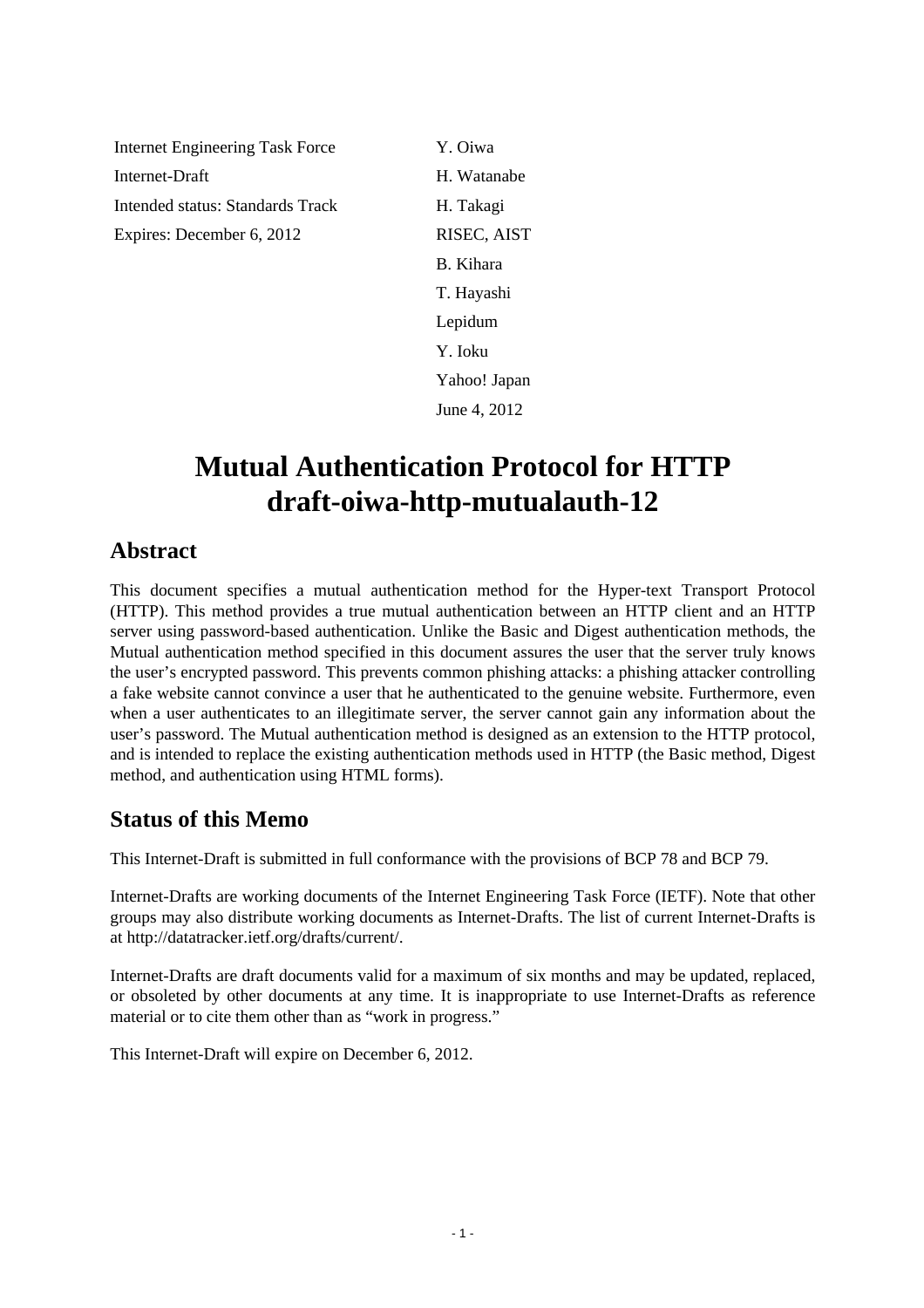# **Copyright Notice**

Copyright (c) 2012 IETF Trust and the persons identified as the document authors. All rights reserved.

This document is subject to BCP 78 and the IETF Trust's Legal Provisions Relating to IETF Documents (http://trustee.ietf.org/license-info) in effect on the date of publication of this document. Please review these documents carefully, as they describe your rights and restrictions with respect to this document. Code Components extracted from this document must include Simplified BSD License text as described in Section 4.e of the Trust Legal Provisions and are provided without warranty as described in the Simplified BSD License.

# **Table of Contents**

- [1.](#page-2-0) Introduction
	- [1.1.](#page-3-0) Relations to other technologies
		- [1.1.1.](#page-3-1) Technologies updated or superceded by this proposal
			- [1.1.1.1.](#page-3-2) HTTP Basic and Digest authentication
			- [1.1.1.2.](#page-3-3) HTML Form authentication
		- [1.1.2.](#page-4-0) Technologies not updated by this proposal
			- [1.1.2.1.](#page-4-1) Federated identity/authorization management
			- [1.1.2.2.](#page-4-2) HTTPS and HTTPS client-certificate authentication
			- [1.1.2.3.](#page-5-0) Protocols for local identity-management frameworks
			- [1.1.2.4.](#page-5-1) HTTP and HTTP authentication architecture
	- [1.2.](#page-5-2) Terminology
	- [1.3.](#page-5-3) Document Structure and Related Documents
- [2.](#page-6-0) Protocol Overview
	- [2.1.](#page-6-1) Messages Overview
	- [2.2.](#page-7-0) Typical Flows of the Protocol
	- [2.3.](#page-8-0) Alternative Flows
- [3.](#page-9-0) Message Syntax
	- [3.1.](#page-10-0) Values
		- [3.1.1.](#page-10-1) Tokens
		- [3.1.2.](#page-10-2) Strings
		- [3.1.3.](#page-11-0) Numbers
- [4.](#page-11-1) Messages
	- [4.1.](#page-12-0) 401-INIT and 401-STALE
	- [4.2.](#page-13-0) req-KEX-C1
	- [4.3.](#page-14-0) 401-KEX-S1
	- [4.4.](#page-15-0) req-VFY-C
	- [4.5.](#page-15-1) 200-VFY-S
- [5.](#page-16-0) Authentication Realms
	- [5.1.](#page-17-0) Resolving Ambiguities
- [6.](#page-17-1) Session Management
- [7.](#page-18-0) Validation Methods
- [8.](#page-19-0) Authentication Extensions
- [9.](#page-20-0) Decision Procedure for Clients
- [10.](#page-22-0) Decision Procedure for Servers
- [11.](#page-24-0) Authentication Algorithms
	- [11.1.](#page-24-1) Support Functions and Notations
	- [11.2.](#page-25-0) Default Functions for Algorithms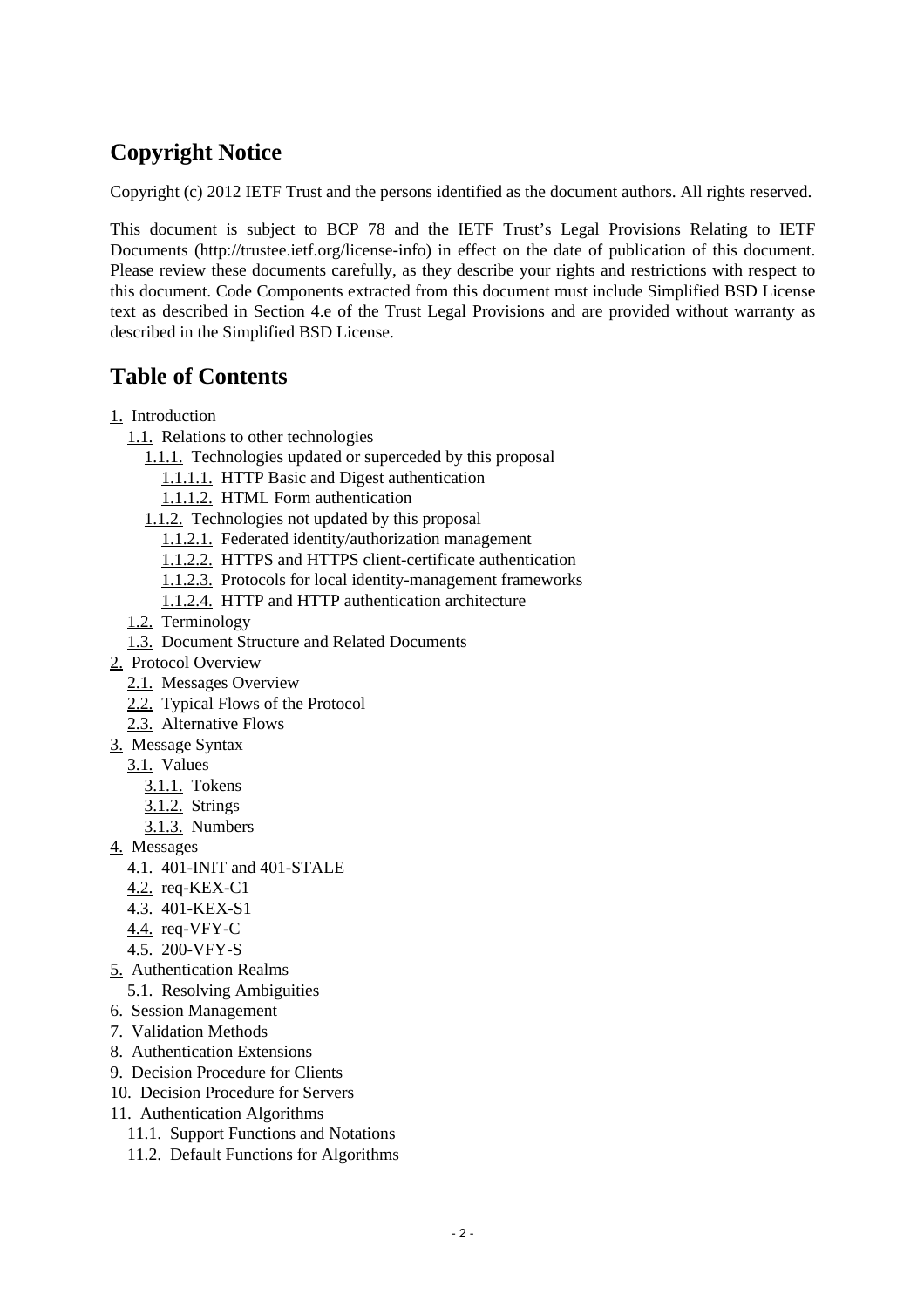[12.](#page-26-0) Application Channel Binding

- [13.](#page-26-1) Application for Proxy Authentication
- [14.](#page-27-0) Methods to Extend This Protocol
- [15.](#page-27-1) IANA Considerations
- [16.](#page-27-2) Security Considerations
	- [16.1.](#page-27-3) Security Properties
	- [16.2.](#page-27-4) Denial-of-service Attacks to Servers
	- [16.3.](#page-28-0) Implementation Considerations
	- [16.4.](#page-28-1) Usage Considerations
- [17.](#page-29-0) Notice on Intellectual Properties
- [18.](#page-29-1) References
	- [18.1.](#page-29-1) Normative References
	- [18.2.](#page-30-0) Informative References
- [Appendix A.](#page-31-0) (Informative) Draft Remarks from Authors
- [Appendix B.](#page-31-1) (Informative) Draft Change Log
	- [B.1.](#page-31-2) Changes in Revision 12
	- [B.2.](#page-31-3) Changes in Revision 11
	- [B.3.](#page-32-0) Changes in Revision 10
	- [B.4.](#page-32-1) Changes in Revision 09
	- [B.5.](#page-33-0) Changes in Revision 08
	- [B.6.](#page-33-1) Changes in Revision 07
	- [B.7.](#page-33-2) Changes in Revision 06
	- [B.8.](#page-33-3) Changes in Revision 05
	- [B.9.](#page-33-4) Changes in Revision 04
	- [B.10.](#page-33-5) Changes in Revision 03
	- [B.11.](#page-34-0) Changes in Revision 02
	- [B.12.](#page-34-1) Changes in Revision 01
- [§](#page-34-2) Authors' Addresses

### <span id="page-2-0"></span>**1. Introduction**

This document specifies a mutual authentication method for Hyper-Text Transport Protocol (HTTP). The method, called "Mutual Authentication Protocol" in this document, provides a true mutual authentication between an HTTP client and an HTTP server, using just a simple password as a credential.

The currently available methods for authentication in HTTP and Web systems have several deficiencies. The [Basic authentication method](#page-30-1) [RFC2617] sends a plaintext password to a server without any protection; the Digest method uses a hash function that suffers from simple dictionary-based off-line attacks, and people have begun to think it is obsolete.

The authentication method proposed in this document solves these problems, substitutes for these existing methods, and serves as a long-term solution to Web authentication security. It has the following main characteristics:

- It provides "true" mutual authentication: in addition to assuring the server that the user knows the password, it also assures the user that the server truly knows the user's encrypted password at the same time. This makes it impossible for fake website owners to persuade users that they have authenticated with the original websites.
- It uses only passwords as the user's credential: unlike public-key-based security algorithms, the method does not rely on secret keys or other cryptographic data that have to be stored inside the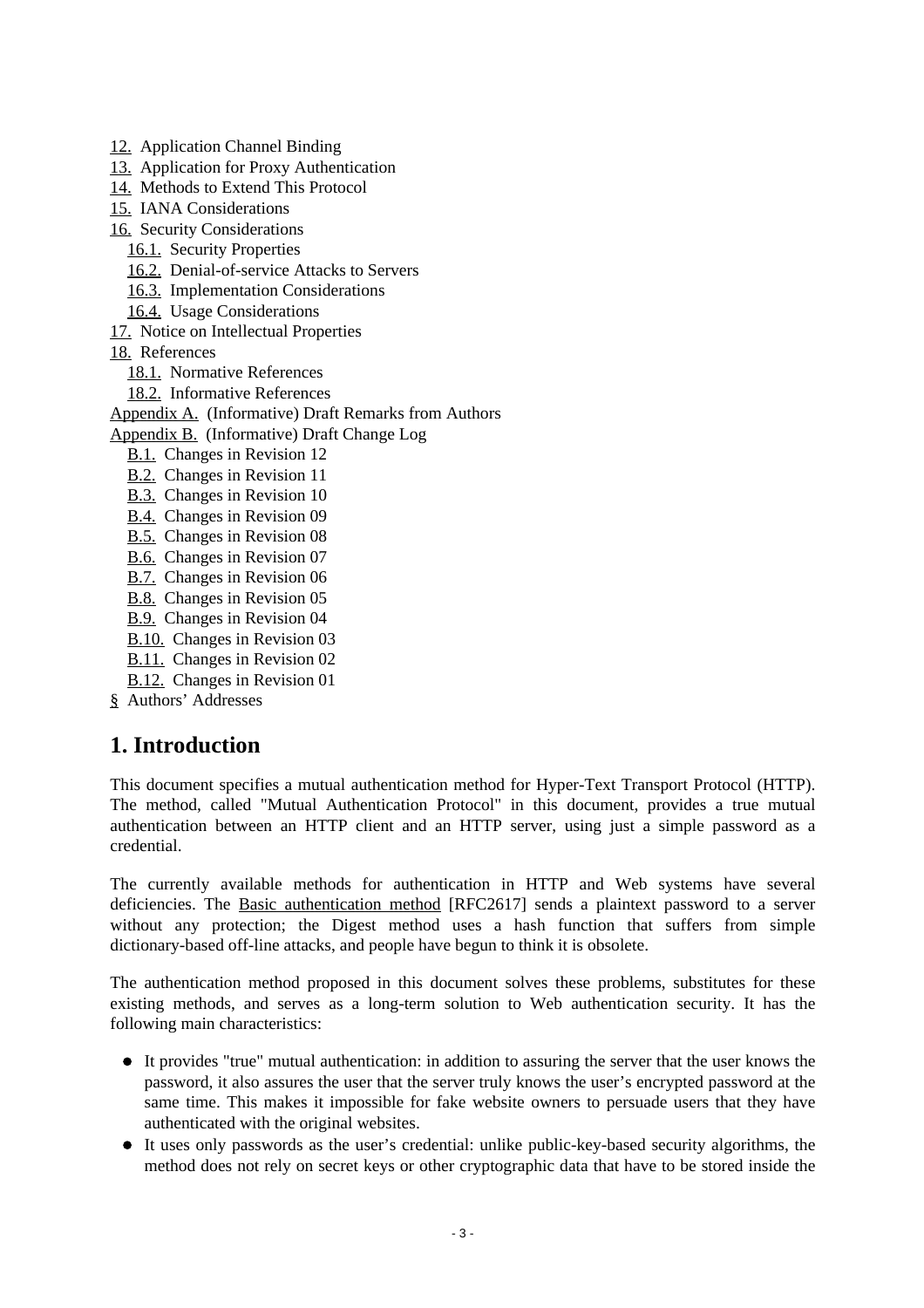users' computers. The proposed method can be used as a drop-in replacement to the current authentication methods like Basic or Digest, while ensuring a much stronger level of security.

It is secure: when the server fails to authenticate with a user, the protocol will not reveal any bit of the user's password.

Users can discriminate between true and fake Web servers using their own passwords by using the proposed method. Even when a user inputs his/her password to a fake website owned by illegitimate phishers, the user will certainly notice that the authentication has failed. Phishers will not be successful in their authentication attempts, even if they forward the received data from a user to a legitimate server or vice versa. Users can input sensitive data to the web forms after confirming that the mutual authentication has succeeded, without fear of phishing attacks.

The document, along with [\[I-D.oiwa-http-auth-extension\],](#page-29-2) also proposes several extensions to the current HTTP authentication framework, to replace current widely-used form-based Web authentication. The extensions provided include:

- Multi-host single authentication within an Internet domain [\(Section 5\)](#page-16-0),
- non-mandatory, optional authentication on HTTP [\(Section 8\)](#page-19-0),
- log out from both server and client side [\(Section 8\)](#page-19-0), and
- finer control for redirection depending on authentication status [\(Section 8\)](#page-19-0).

#### <span id="page-3-0"></span>**1.1. Relations to other technologies**

#### <span id="page-3-1"></span>**1.1.1. Technologies updated or superceded by this proposal**

#### <span id="page-3-2"></span>**1.1.1.1. HTTP Basic and Digest authentication**

The main purpose of this proposal is obviously providing an upgrade for the two existing HTTP authentication methods, [Basic and Digest](#page-30-1) [RFC2617].

HTTP Basic authentication, as its name suggests, provides very simple authentication mechanism using plain-text password directly upon the HTTP transport. HTTP Digest authentication focuses on mitigating the fundamental weakness of Basic authentication by using MD5-based hashing to the authentication, but that has almost failed to deploy due to improper implementations, interoperability problems, and missing feature implementations before MD5 has deprecated by its cryptographic weakness. Digest also has a fundamental problem that the server-side must posses a password-equivalent to perform authentication, which increases risks of server-side data leakage.

#### <span id="page-3-3"></span>**1.1.1.2. HTML Form authentication**

Another aim of this protocol is (at least) partially replacing the HTML form authentication. Because of inflexibility of the HTTP Basic authentication, recent Web applications tend to use application-level implementations for user authentication using HTML Forms and Web browser rendering engines. However, that method has many potential security weaknesses as same as the HTTP Basic authentication as it uses plaintext. Considering server-impersonations and existence of human-forging rogue servers (i.e. phishing), script-based implementations of hash-based authentication does not help, because its behavior is completely controlled by the web-page content itself, which is possibly provided by such a rogue server. This also closes any possibilities for extending HTML forms to implement cryptography, as its user-interface could not be prevented from being imitated using plain-text forms. Using HTTP-level authentication is better in this field, because it is under the control of the client software (Web browsers), which can enforce security checks regardless of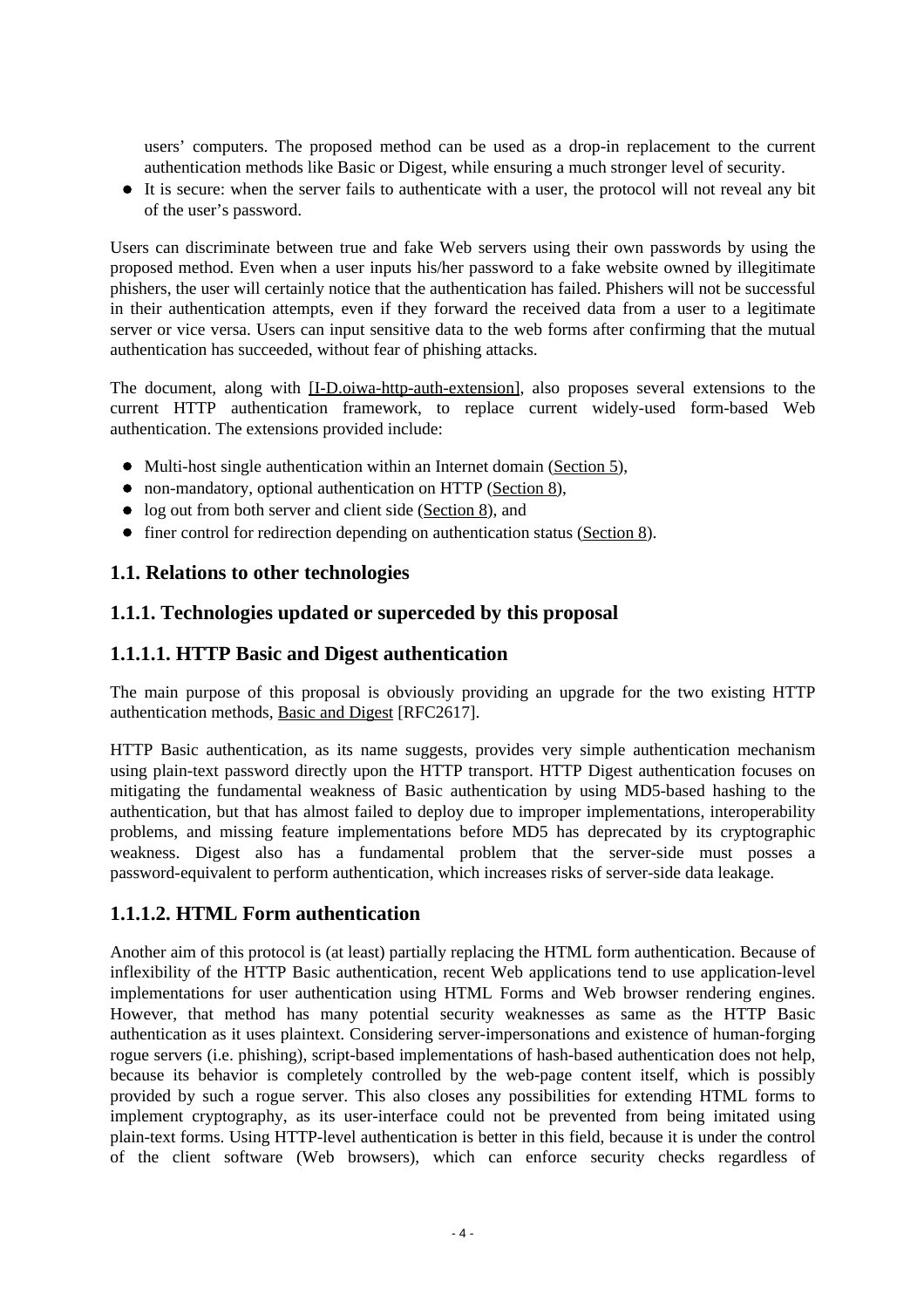server-provided contents.

Of course, we could not ignore the strong reasons of favoring Form authentication over Basic authentication: its flexibility. HTTP authentication framework lacks many features for recent Web applications, mainly for interactions between HTTP-level authentications and application-level management of "authentication sessions". As long as current HTTP-layer (and lower-layer) authentication are used, the new method would share the same problem. To solve this problem, this protocol has a companion mechanism for application-level control of authentication behaviors as [a](#page-29-2) [separate draft](#page-29-2) [I-D.oiwa-http-auth-extension]. By using this additional mechanism, Web applications can implement most of these required features as easy as just calling an already-provided API for them.

#### <span id="page-4-0"></span>**1.1.2. Technologies not updated by this proposal**

### <span id="page-4-1"></span>**1.1.2.1. Federated identity/authorization management**

There are several technologies (protocols, frameworks, or systems) for managing authentications/authorizations involving multiple-parties: some of those examples are [OAuth](#page-30-1) [I-D.ietf-oauth-v2], [OpenID Connect](#page-30-1) [OIDF.Connect.Standard], [SAML](#page-30-1) [OASIS.saml-core-2.0-os] etc. These technologies can be further divided to two categories: federated authentication and authorization delegation, although some of these technologies cover both.

Federated authentication provides so-called "three-legged authentication": provided the result of user authentication to a single entity (identity provider) and the user's consent, the mechanism can provide other entities assertion of the user's identity without performing a separate identity management by every entity. Authorization delegation gives a mechanism for transferring a part of the user's privilege on an entity (resource owners) to another entity without requiring users give away the full credential for the authentication.

Essentially, both of those technologies are transforming a result of conventional, one-by-one (two-legged) authentication into a multi-party privilege management. The purpose of this protocol is to secure the very part of the two-legged authentication, and so it can be naturally combined with existing federated management frameworks for increasing security of the entire system.

Additionally, this protocol can provide a secure peer-to-peer shared key generated during authentication to the higher-layer applications [Section 12.](#page-26-0) These keys can be possibly used by such federating mechanisms in future for simplifying/securing the framework.

### <span id="page-4-2"></span>**1.1.2.2. HTTPS and HTTPS client-certificate authentication**

This protocol will not replace the wide-spread and widely-accepted technology of SSL/TLS and [HTTPS](#page-30-1) [RFC2818]. This protocol will be still relying on the HTTPS for the integrity and secrecy of the HTTP payload. This protocol ensures users the integrity and secrecy of the authentication credentials, and authenticity of the talking peer server.

Client certificate (and other public-key-based) authentications have a fair-amount of applications (mainly for high-assurance applications), and there are possible needs for redesigning/updating the whole framework. However, currently public-key-based user-authentication and connection-based user identification is out-of-scope of this proposal.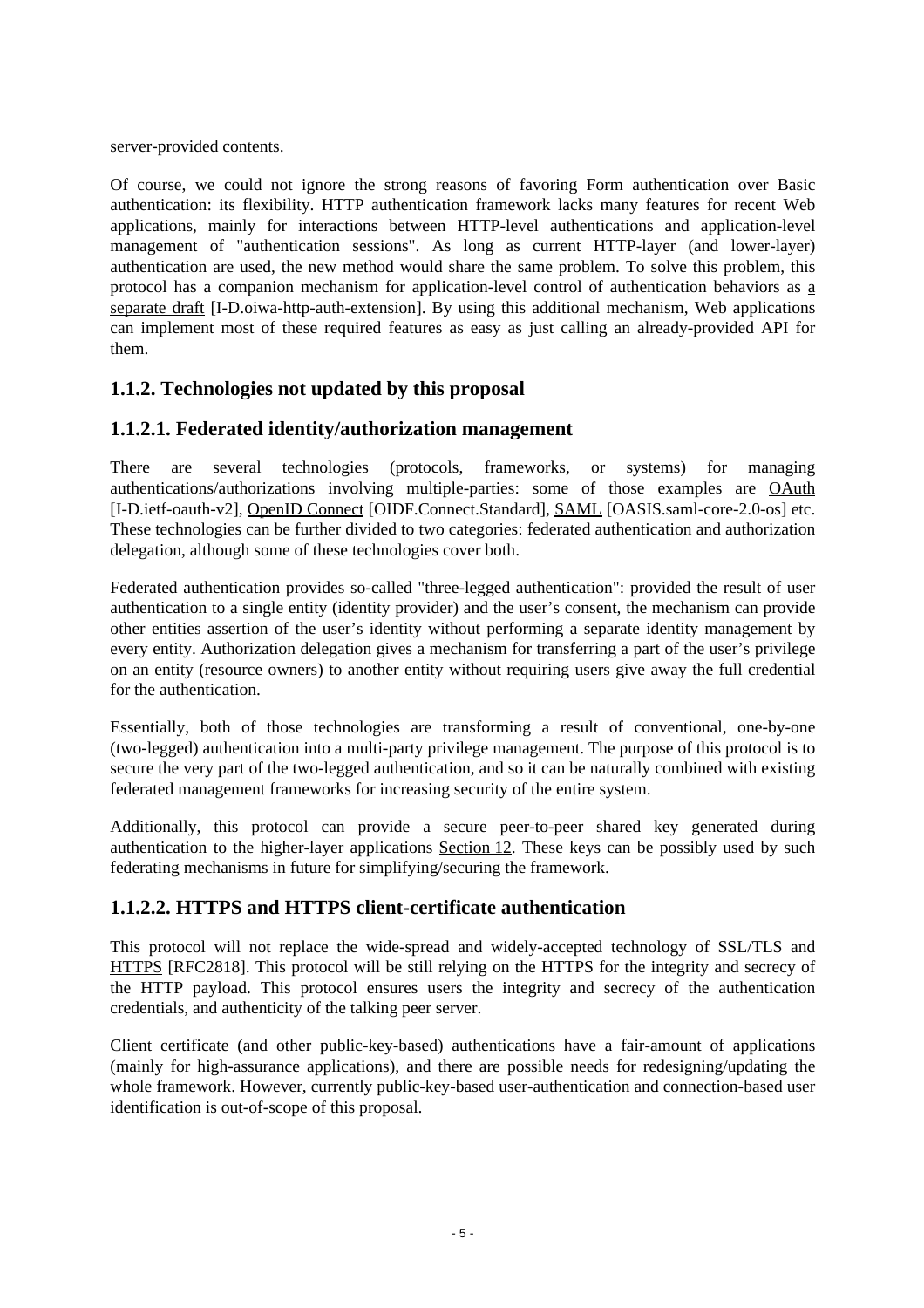#### <span id="page-5-0"></span>**1.1.2.3. Protocols for local identity-management frameworks**

There are several existing frameworks for managing user identity of tightly-managed, closed group of users, such as [Kerberos](#page-30-1) [RFC3961][/GSS-API](#page-30-1) [RFC2743] etc. Some of these have defined a bridging protocol for HTTP authentication. This protocol does not currently aim to replace such existing frameworks.

More precisely, requirements for those framework and usual Web user authentication differ fundamentally. In such framework, user authentication in performed first, and the result of the authentication tends to be shared in all applications, sometimes even shared regardless of the underlying protocols. In those systems, it is almost never likely to use a multiple identity to be used inside a single server and inside a single client machine at the same time. In such applications, connection-based or even a machine-based authentication can be used without a trouble. This is not a case for the general Web authentication applications.

#### <span id="page-5-1"></span>**1.1.2.4. HTTP and HTTP authentication architecture**

Although HTTP and generic HTTP authentication architecture lacks some required features (see above), the whole structure of per-request, per-resource authentication is well-suited for general Web applications compared with connection-based or machine-based authentication/authorization framework (those which tie user identity to either connections or machines). The whole protocol in this specification is designed on top of the framework of [\[I-D.ietf-httpbis-p7-auth\].](#page-29-2) Small extensions to the framework in this specification and [\[I-D.oiwa-http-auth-extension\],](#page-29-2) which are designed for filling the missing features, are carefully designed so that it can be implemented easily only by the client-side without changing the whole framework.

#### <span id="page-5-2"></span>**1.2. Terminology**

The key words "MUST", "MUST NOT", "REQUIRED", "SHALL", "SHALL NOT", "SHOULD", "SHOULD NOT", "RECOMMENDED", "NOT RECOMMENDED", "MAY", and "OPTIONAL" in this document are to be interpreted as described in [\[RFC2119\].](#page-29-2)

The terms "encouraged" and "advised" are used for suggestions that do not constitute "SHOULD"-level requirements. People MAY freely choose not to include the suggested items regarding [\[RFC2119\],](#page-29-2) but complying with those suggestions would be a best practice; it will improve security, interoperability, and/or operational performance.

This document distinguishes the terms "client" and "user" in the following way: A "client" is an entity understanding and talking HTTP and the specified authentication protocol, usually computer software; a "user" is a (usually natural) person who wants to access data resources using "a client".

The term "natural numbers" refers to the non-negative integers (including zero) throughout this document.

<span id="page-5-3"></span>This document treats target (codomain) of hash functions to be natural numbers. The notation OCTETS(H(s)) gives a usual octet-string output of hash function H applied to string s.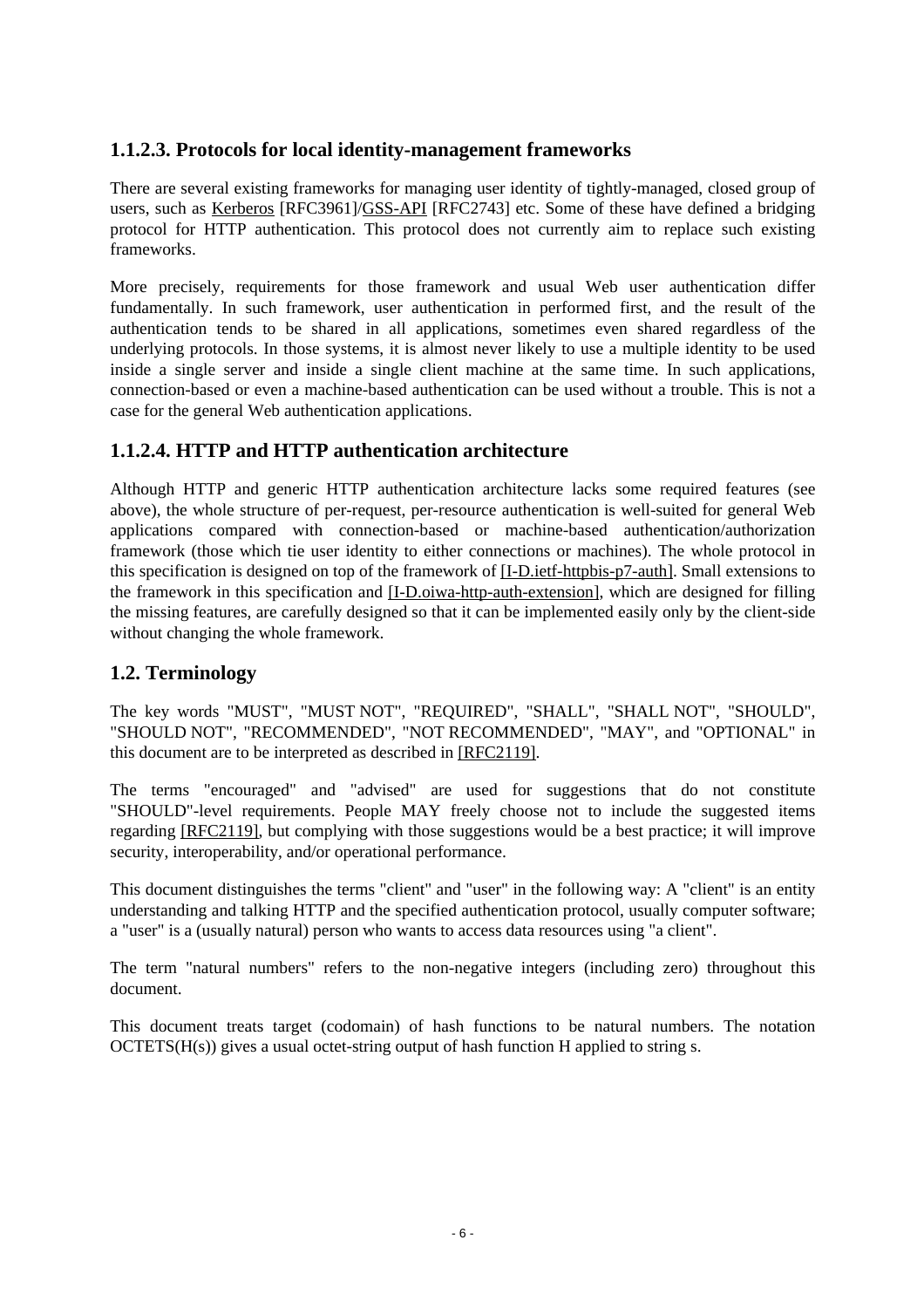### **1.3. Document Structure and Related Documents**

The entire document is organized as follows:

- [Section 2](#page-6-0) presents an overview of the protocol design.
- Sections [3](#page-9-0) to [10](#page-22-0) define a general framework of the Mutual authentication protocol. This framework is independent of specific cryptographic primitives.
- [Section 11](#page-24-0) describes properties needed for cryptographic algorithms used with this protocol framework, and defines a few functions which will be shared among such cryptographic algorithms.
- The sections after that contain general normative and informative information about the protocol.
- The appendices contain some information that may help developers to implement the protocol.

In addition, there are two companion documents which are referred from/related to this specification:

- [\[I-D.oiwa-http-mutualauth-algo\]:](#page-30-1) defines a cryptographic primitives which can be used with this protocol framework. [draft note: it is separated so that it may be replaced with another crypto in future. We need at least one example for testing/implementing this protocol, so here it is.]
- [\[I-D.oiwa-http-auth-extension\]:](#page-29-2) defines a small but useful extensions to the current HTTP authentication framework so that it can support application-level semantics of existing Web systems.

### <span id="page-6-0"></span>**2. Protocol Overview**

The protocol, as a whole, is designed as a natural extension to the [HTTP protocol](#page-29-2) [I-D.ietf-httpbis-p1-messaging] using a framework defined in [\[I-D.ietf-httpbis-p7-auth\].](#page-29-2) Internally, the server and the client will first perform a cryptographic key exchange, using the secret password as a "tweak" to the exchange. The key-exchange will only succeed when the secrets used by the both peers are correctly related (i.e. generated from the same password). Then, both peers will verify the authentication results by confirming the sharing of the exchanged key. This section describes a brief image of the protocol and the exchanged messages.

#### <span id="page-6-1"></span>**2.1. Messages Overview**

The authentication protocol uses seven kinds of messages to perform mutual authentication. These messages have specific names within this specification.

- Authentication request messages: used by the servers to request clients to start mutual authentication.
	- 401-INIT message: a general message to start the authentication protocol. It is also used as a message indicating an authentication failure.
	- 200-Optional-INIT message: a variant of the 401-INIT message indicating that an authentication is not mandatory.
	- 401-STALE message: a message indicating that it has to start a new authentication trial.
- Authenticated key exchange messages: used by both peers to perform authentication and the sharing of a cryptographic secret.
	- req-KEX-C1 message: a message sent from the client.
	- 401-KEX-S1 message: a message sent from the server as a response to a req-KEX-C1 message.
- Authentication verification messages: used by both peers to verify the authentication results.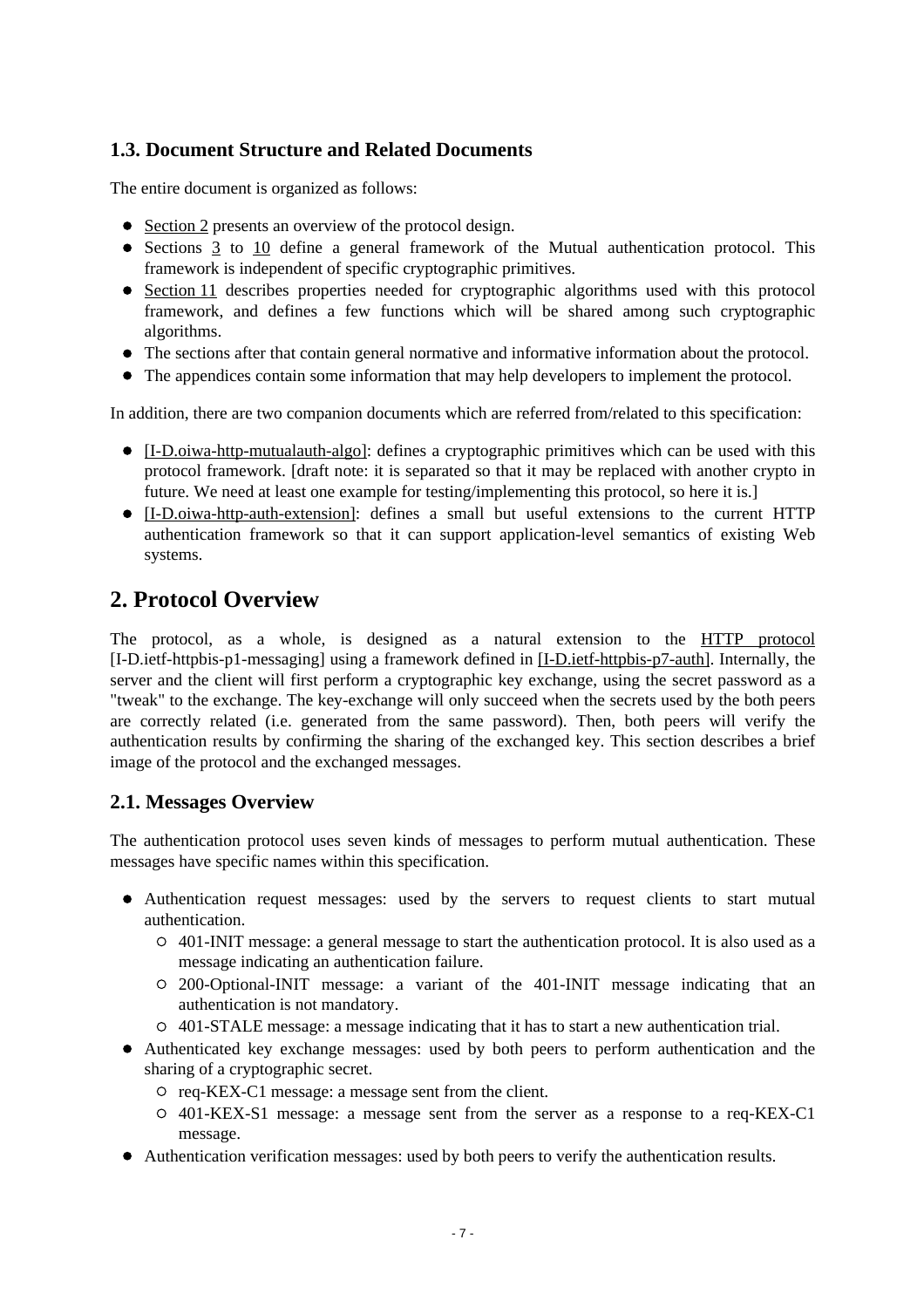- req-VFY-C message: a message used by the client, requesting that the server authenticates and authorizes the client.
- 200-VFY-S message: a successful response used by the server, and also asserting that the server is authentic to the client simultaneously.

In addition to the above, either a request or a response without any HTTP headers related to this specification will be hereafter called a "normal request" or a "normal response", respectively.

#### <span id="page-7-0"></span>**2.2. Typical Flows of the Protocol**

In typical cases, the client access to a resource protected by the Mutual authentication will follow the following protocol sequence.

Client Server | | ---- (1) normal request ---------> GET /  $HTTP/1.1$  | |  $\leftarrow$  ---------------- (2) 401-INIT --- | 401 Authentication Required | WWW-Authenticate: Mutual realm="a realm" | | [user, pass]-->| | ---- (3) req-KEX-C1 -------------> GET /  $HTTP/1.1$ Authorization: Mutual user="john", |--> [user DB]  $kcl = "...", ...$   $| <-$  [user info] | | | <-------------- (4) 401-KEX-S1 --- | | 401 Authentication Required | WWW-Authenticate: Mutual sid=..., ks1="...", ... | | [compute] (5) compute session secret [compute] | | | | ---- (6) req-VFY-C --------------> GET / HTTP/1.1 |--> [verify (6)] Authorization: Mutual sid=...,  $\vert$ <-- OK  $\text{vkc} = " \dots " \dots$  | |  $\leftarrow$  --------------- (7) 200-VFY-S ---[verify | 200 OK] (7)]<--| Authentication-Info: Mutual vks="..." | | v v

 **Figure 1: Typical communication flow for first access to resource** 

- As usual in general HTTP protocol designs, a client will at first request a resource without any authentication attempt (1). If the requested resource is protected by the Mutual authentication, the server will respond with a message requesting authentication (401-INIT) (2).
- The client processes the body of the message, and waits for the user to input the user name and a password. If the user name and the password are available, the client will send a message with the authenticated key exchange (req-KEX-C1) to start the authentication (3).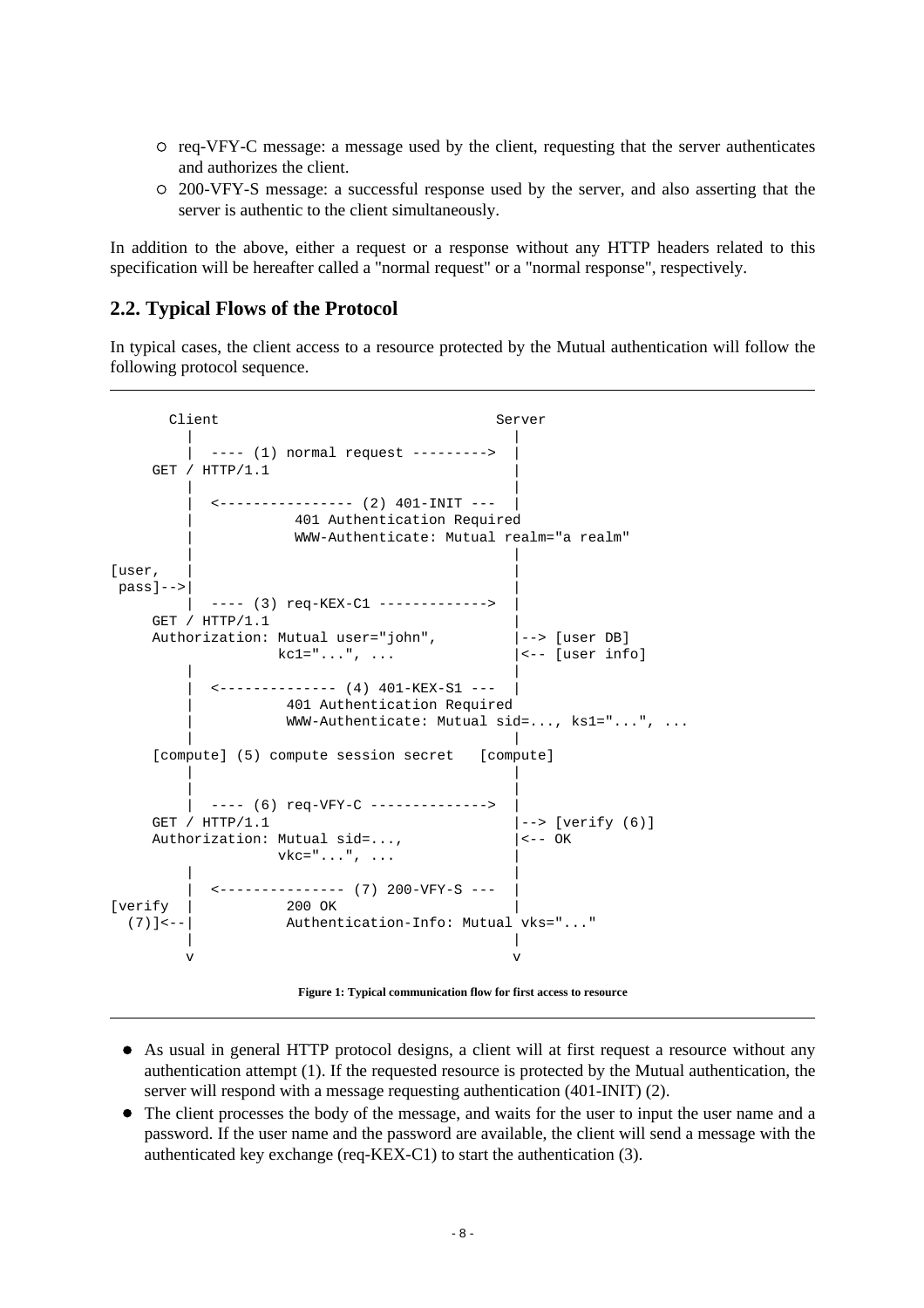- If the server has received a req-KEX-C1 message, the server looks up the user's authentication information within its user database. Then the server creates a new session identifier (sid) that will be used to identify sets of the messages that follow it, and responds back with a message containing a server-side authenticated key exchange value (401-KEX-S1) (4).
- At this point (5), both peers calculate a shared "session secret" using the exchanged values in the key exchange messages. Only when both the server and the client have used secret credentials generated from the same password will the session secret values match. This session secret will be used for the actual access authentication after this point.
- The client will send a request with a client-side authentication verification value (req-VFY-C) (6), generated from the client-owned session secret. The server will check the validity of the verification value using its own session secret.
- If the authentication verification value from the client was correct, it means that the client definitely owns the credential based on the expected password (i.e. the client authentication succeeded.) The server will respond with a successful message (200-VFY-S) (7). Contrary to the usual one-way authentication (e.g. HTTP Basic authentication or POP APOP authentication), this message also contains a server-side authentication verification value.

When the client's verification value is incorrect (e.g. because the user-supplied password was incorrect), the server will respond with the 401-INIT message (the same one as used in (2)) instead.

• The client MUST first check the validity of the server-side authentication verification value contained in the message (7). If the value was equal to the expected one, the server authentication succeeded.

If it is not the value expected, or if the message does not contain the authentication verification value, it means that the mutual authentication has been broken for some unexpected reason. The client MUST NOT process any body or header values contained in this case. (Note: This case should not happen between a correctly-implemented server and a client.)

#### <span id="page-8-0"></span>**2.3. Alternative Flows**

As shown above, the typical flow for a first authenticated request requires three request-response pairs. To reduce the protocol overhead, the protocol enables several short-cut flows which require fewer messages.

- (case A) If the client knows that the resource is likely to require the authentication, the client MAY omit the first unauthenticated request (1) and immediately send a key exchange (req-KEX-C1 message). This will reduce one round-trip of messages.
- (case B) If both the client and the server previously shared a session secret associated with a valid session identifier (sid), the client MAY directly send a req-VFY-C message using the existing session identifier and corresponding session secret. This will further reduce one round-trip of messages.

In such cases, the server MAY have thrown out the corresponding sessions from the session table. In this case, the server will respond with a 401-STALE message, indicating a new key exchange is required. The client SHOULD retry constructing a req-KEX-C1 message in this case.

<span id="page-8-1"></span>[Figure 2](#page-8-1) depicts the shortcut flows described above. Under the appropriate settings and implementations, most of the requests to resources are expected to meet both the criteria, and thus only one round-trip of request/responses will be required in most cases.

 (A) omit first request (2 round trips)

Client Server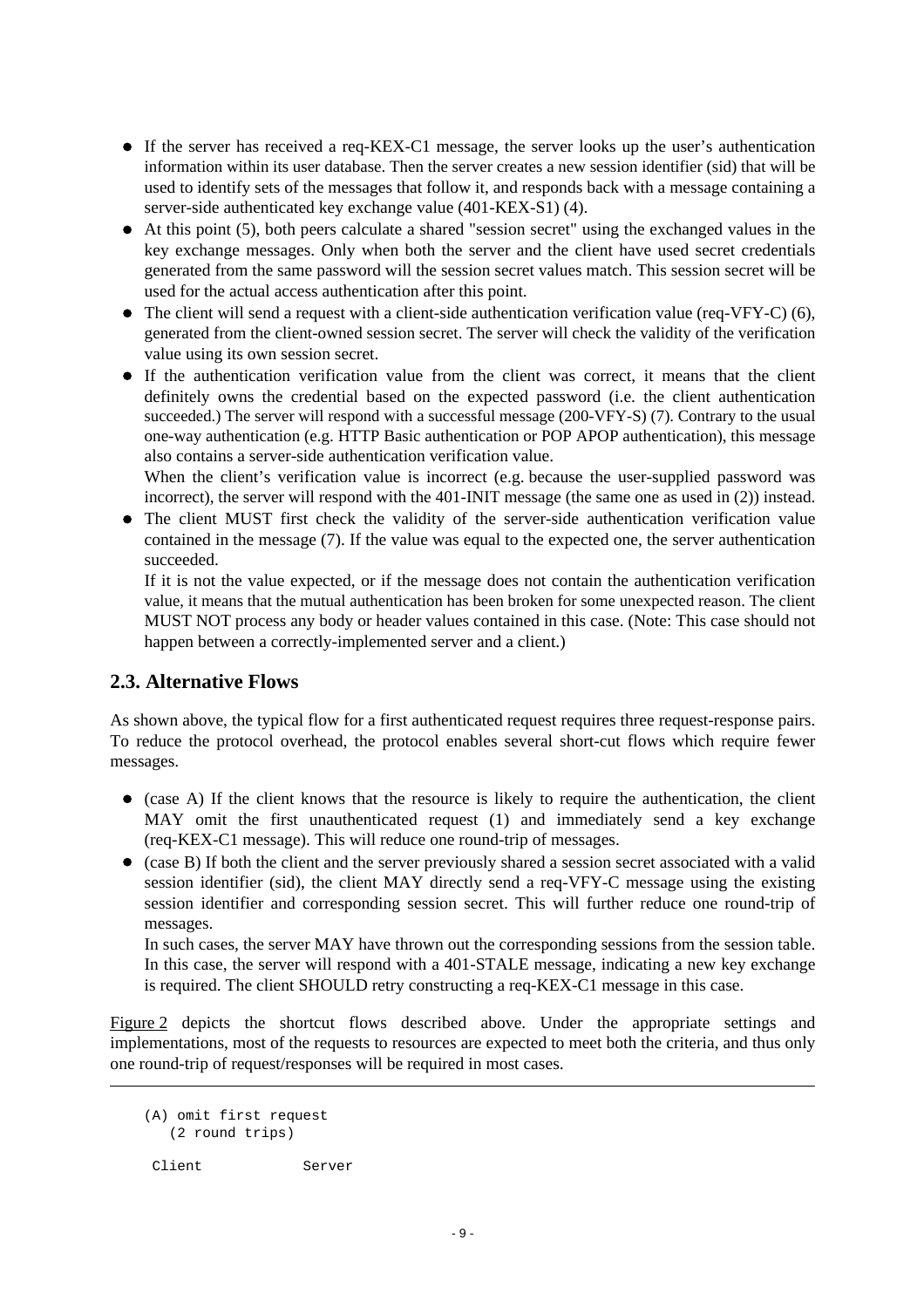```
 | |
   --- req-KEX-C1 ---->
 | |
   \textrm{<----} 401-KEX-S1 ---
 | |
   ---- req-VFY-C ---->
 | |
   \textrm{---} 200-\textrm{VFY-S} ---
 | |
```
(B) reusing session secret

| (B-1) key available<br>$(1$ round $trip)$ |  | (B-2) key expired<br>(3 round trips) |                                    |
|-------------------------------------------|--|--------------------------------------|------------------------------------|
| Client                                    |  | Server Client                        | Server                             |
| $---$ req-VFY-C ---->                     |  | --- reg-VFY-C ------->               |                                    |
| $\t-$ ---- 200-VFY-S ---                  |  | <------- 401-STALE ---               |                                    |
|                                           |  |                                      | --- req-KEX-C1 ------>             |
|                                           |  |                                      | $\leftarrow$ ------ 401-KEX-S1 --- |
|                                           |  |                                      | --- req-VFY-C ------->             |
|                                           |  | <------- 200-VFY-S ---               |                                    |
|                                           |  |                                      |                                    |

 **Figure 2: Several alternative flows on protocol** 

For more details, see Sections [9](#page-20-0) and [10.](#page-22-0)

### <span id="page-9-0"></span>**3. Message Syntax**

Throughout this specification, The syntax is denoted in the extended augmented BNF syntax defined in [\[I-D.ietf-httpbis-p1-messaging\]](#page-29-2) and [\[RFC5234\].](#page-29-2) The following elements are quoted from [\[RFC5234\],](#page-29-2) [\[I-D.ietf-httpbis-p1-messaging\]](#page-29-2) and [\[I-D.ietf-httpbis-p7-auth\]:](#page-29-2) DIGIT, ALPHA, SP, auth-scheme, quoted-string, auth-param, header-field, token, challenge, and credential.

The Mutual authentication protocol uses three headers: WWW-Authenticate (in responses with status code 401), Authorization (in requests), and Authentication-Info (in responses other than 401 status). These headers follow a common framework described in [\[I-D.ietf-httpbis-p7-auth\].](#page-29-2) The detailed meanings for these headers are contained in [Section 4.](#page-11-1)

The framework in [\[I-D.ietf-httpbis-p7-auth\]](#page-29-2) defines the syntax for the headers WWW-Authenticate and Authorization as the syntax elements "challenge" and "credentials", respectively. The "auth-scheme" contained in those headers MUST be "Mutual" throughout this protocol specification. The syntax for "challenge" and "credentials" to be used with the "Mutual" auth-scheme SHALL be name-value pairs (#auth-param), not the "b64token" defined in [\[I-D.ietf-httpbis-p7-auth\].](#page-29-2)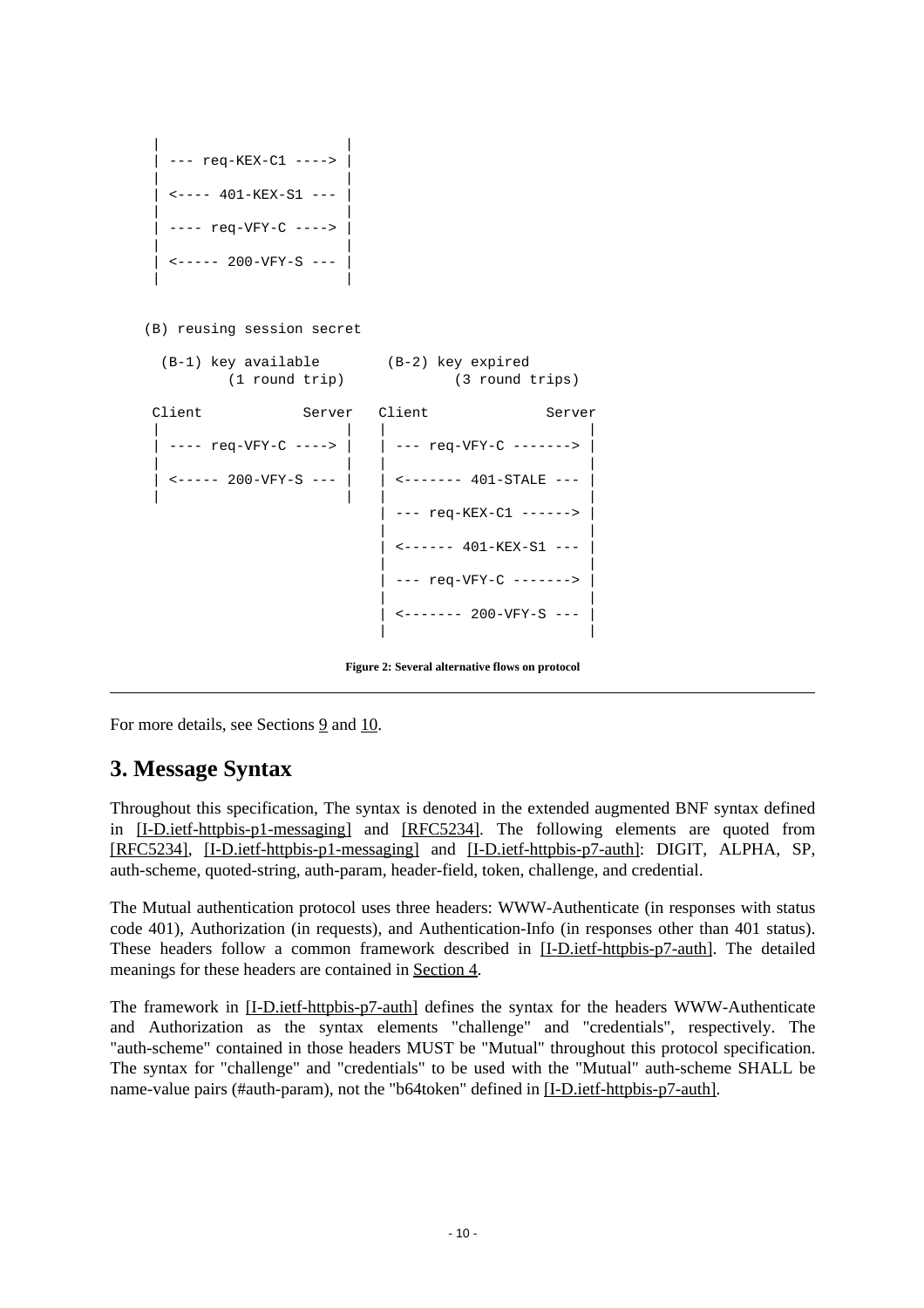The Authentication-Info: header used in this protocol SHALL contain the value in same syntax as those the "WWW-Authenticate" header, i.e. the "challenge" syntax element.

In HTTP, the WWW-Authenticate header may contain more than one challenges. Client implementations SHOULD be aware of and be capable of handle those cases correctly.

#### <span id="page-10-0"></span>**3.1. Values**

The parameter values contained in challenge/credentials MUST be parsed strictly conforming to the HTTP semantics (especially un-quoting of the string parameter values). In this protocol, those values are further categorized into the following value types: tokens (bare-token and extensive-token), string, integer, hex-fixed-number, and base64-fixed-number.

For clarity, implementations are encouraged to use the canonical representations specified in the following subsections for sending values. Recipients SHOULD accept both quoted and unquoted representations interchangeably as specified in HTTP.

#### <span id="page-10-1"></span>**3.1.1. Tokens**

For sustaining both security and extensibility at the same time, this protocol defines a stricter sub-syntax for the "token" to be used. The extensive-token values SHOULD follow the following syntax (after HTTP value parsing):

```
bare-token = 1*(DIST / ALPHA / "-" / "__")extension-token = "-" bare-token 1*("." bare-token)
extensive-token = bare-token / extension-token
```
 **Figure 3: BNF syntax for token values** 

The tokens (bare-token and extension-token) are case insensitive; Senders SHOULD send these in lower-case, and receivers MUST accept both upper- and lower-cases. When tokens are used as (partial) inputs to any hash or other mathematical functions, it MUST always be used in lower-case.

Extensive-tokens are used in this protocol where the set of acceptable tokens may include non-standard extensions. Any non-standard extensions of this protocol SHOULD use the extension-tokens with format "-<br/>bare-token>.<domain-name>", where <domain-name> is a validly registered (sub-)domain name on the Internet owned by the party who defines the extensions.

Bare-tokens and extensive-tokens are also used for parameter names (of course in the unquoted form). Requirements for using the extension-token for the parameter names are the same as the above.

The canonical format for bare-tokens and tokens are unquoted tokens.

#### <span id="page-10-2"></span>**3.1.2. Strings**

All character strings outside ASCII character sets MUST be encoded using the [UTF-8 encoding](#page-29-2) [RFC3629] for the [ISO 10646-1 character set](#page-30-1) [ISO.10646-1.1993], without any leading BOM characters. Both peers are RECOMMENDED to reject any invalid UTF-8 sequences that might cause decoding ambiguities (e.g., containing  $\langle$ "> in the second or later byte of the UTF-8 encoded characters).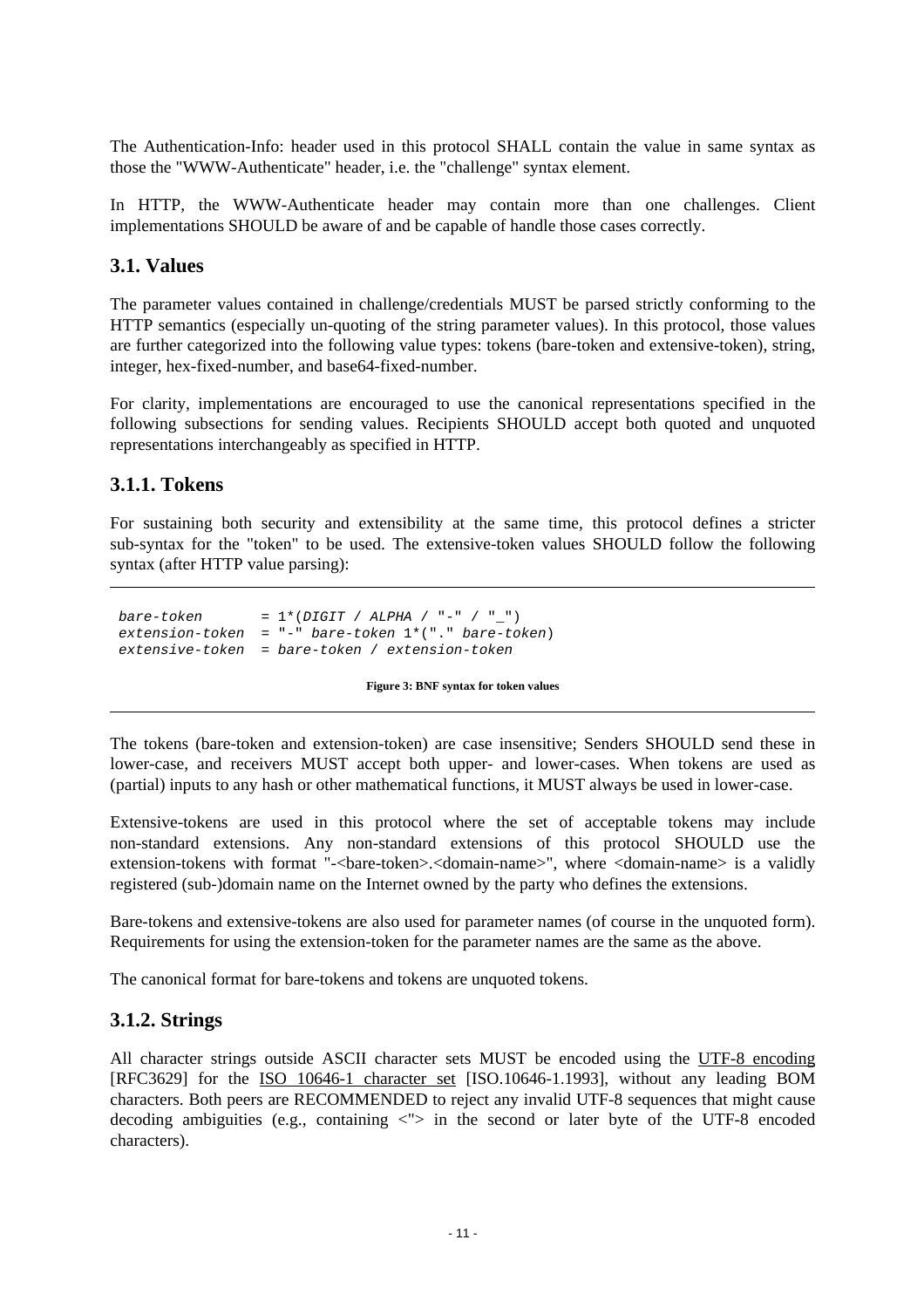If strings are representing a domain name or URI that contains non-ASCII characters, the host parts SHOULD be encoded as it is used in the HTTP protocol layer (e.g. in a Host: header); under current standards it will be the one defined in [\[RFC5890\].](#page-31-4) It SHOULD use lower-case ASCII characters.

The canonical format for strings are quoted-string.

#### <span id="page-11-0"></span>**3.1.3. Numbers**

The following syntax definitions gives a syntax for number-type values:

```
integer = "0" / (8x31-39 * DIGIT) ; no leading zeros
hex\text{-}fixed-number = 1*(2(DIGIT / 8x41-46 / 8x61-66))base64-fixed-number = 1*(ALPHA / DIGIT / "-" / "." / "_" / "~" / "+" / "/" ) *"="
```
 **Figure 4: BNF syntax for number types** 

The syntax definition of the integers only allows representations that do not contain extra leading zeros.

The numbers represented as a hex-fixed-number MUST include an even number of characters (i.e. multiples of eight bits). Those values are case-insensitive, and SHOULD be sent in lower-case. When these values are generated from any cryptographic values, they SHOULD have their "natural length": if these are generated from a hash function, these lengths SHOULD correspond to the hash size; if these are representing elements of a mathematical set (or group), its lengths SHOULD be the shortest for representing all the elements in the set. For example, any results of SHA-256 hash function will be represented by 64 characters, and any elements in 2048-bit prime field (modulo a 2048-bit integer) will be represented by 512 characters, regardless of how much 0's will be appear in front of such representations. Session-identifiers and other non-cryptographically generated values are represented in any (even) length determined by the side who generates it first, and the same length SHALL be used throughout the all communications by both peers.

The numbers represented as base64-fixed-number SHALL be generated as follows: first, the number is converted to a big-endian radix-256 binary representation as an octet string. The length of the representation is determined in the same way as mentioned above. Then, the string is encoded using [the Base 64 encoding](#page-29-2) [RFC4648] without any spaces and newlines. Implementations decoding base64-fixed-number SHOULD reject any input data with invalid characters, excess/insufficient paddings, or non-canonical pad bits (See Sections 3.1 to 3.5 of [\[RFC4648\]\)](#page-29-2).

The canonical format for integer and hex-fixed-number are unquoted tokens, and that for base64-fixed-number is quoted-string.

### <span id="page-11-1"></span>**4. Messages**

In this section we define the seven kinds of messages used in the authentication protocol along with the formats and requirements of the headers for each message.

To determine which message are expected to be sent, see Sections [9](#page-20-0) and [10.](#page-22-0)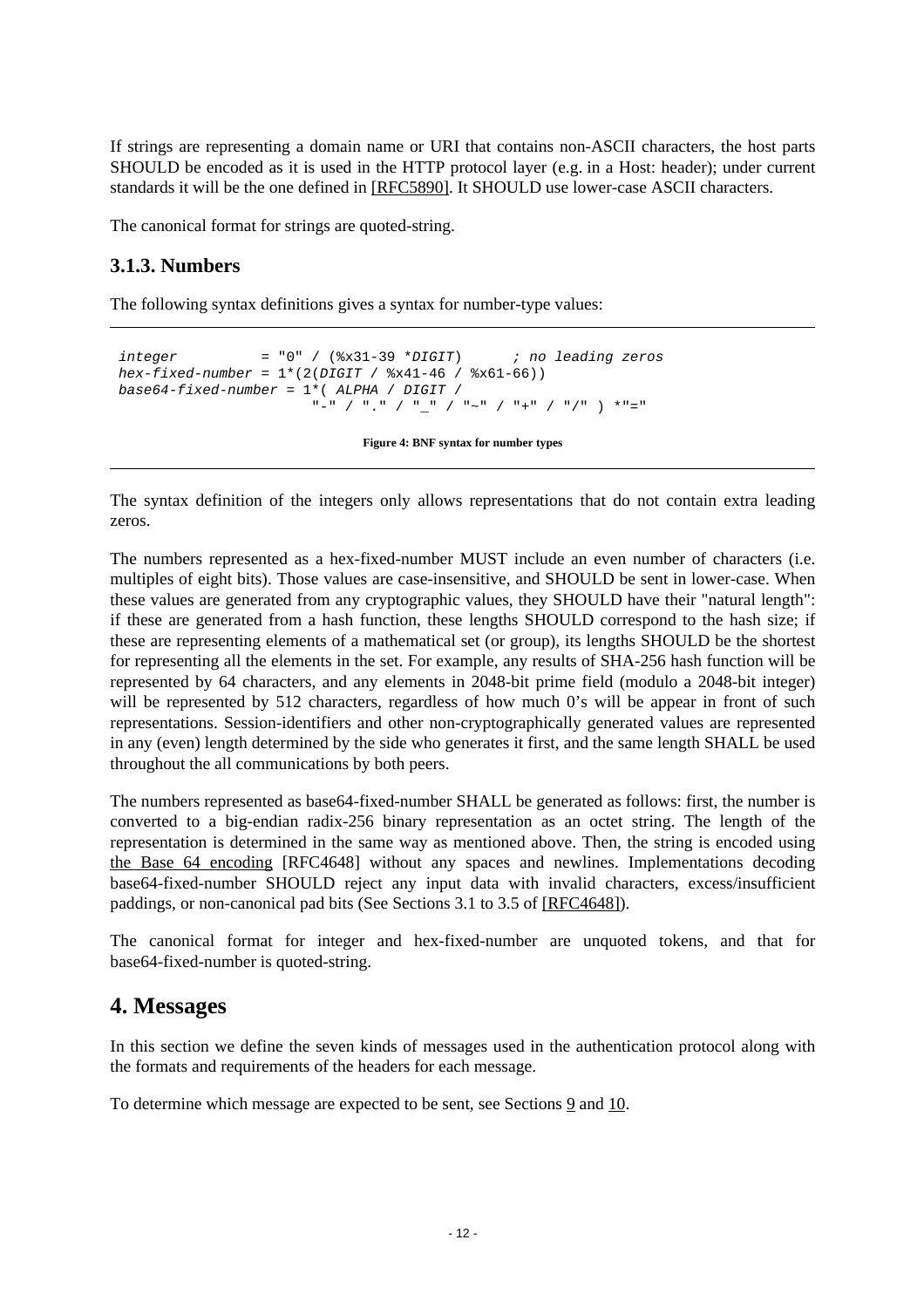In the descriptions below, the type of allowable values for each header parameter is shown in parenthesis after each parameter name. The "algorithm-determined" type means that the acceptable value for the parameter is one of the types defined in [Section 3,](#page-9-0) and is determined by the value of the "algorithm" parameter. The parameters marked "mandatory" SHALL be contained in the message. The parameters marked "non-mandatory" MAY either be contained or omitted in the message. Each parameter SHALL appear in each headers exactly once at most.

All credentials and challenges MAY contain any parameters not explicitly specified in the following sections. Recipients who do not understand such parameters MUST silently ignore those. However, all credentials and challenges MUST meet the following criteria:

- For responses, the parameters "reason", any "ks\*" (where \* stands for any decimal integers), and "vks" are mutually exclusive: any challenge MUST NOT contain two or more parameters among them. They MUST NOT contain any "kc\*" and "vkc" parameters.
- For requests, the parameters "kc\*" (where \* stands for any decimal integers), and "vks" are mutually exclusive and any challenge MUST NOT contain two or more parameters among them. They MUST NOT contain any "ks\*" and "vks" parameters.

#### <span id="page-12-0"></span>**4.1. 401-INIT and 401-STALE**

Every 401-INIT or 401-STALE message SHALL be a valid HTTP 401-status (Authentication Required) message containing one (and only one: hereafter not explicitly noticed) "WWW-Authenticate" header containing a "reason" parameter in the challenge. The challenge SHALL contain all of the parameters marked "mandatory" below, and MAY contain those marked "non-mandatory".

version:

(mandatory extensive-token) should be the token "-draft11" in this specification. The behavior is undefined when other values are specified.

algorithm:

(mandatory extensive-token) specifies the authentication algorithm to be used. The value MUST be one of the tokens specified in [\[I-D.oiwa-http-mutualauth-algo\]](#page-30-1) or other supplemental specification documentation.

validation:

(mandatory extensive-token) specifies the method of host validation. The value MUST be one of the tokens described in [Section 7,](#page-18-0) or the tokens specified in other supplemental specification documentation.

auth-domain:

(non-mandatory string) specifies the authentication domain, the set of hosts for which the authentication credentials are valid. It MUST be one of the strings described in [Section 5.](#page-16-0) If the value is omitted, it is assumed to be the "single-port" type domain in [Section 5.](#page-16-0)

realm:

(mandatory string) is a UTF-8 encoded string representing the name of the authentication realm inside the authentication domain. As specified in [\[I-D.ietf-httpbis-p7-auth\],](#page-29-2) this value MUST always be sent in the quoted-string form.

pwd-hash:

(non-mandatory extensive-token) specifies the hash algorithm (hereafter referred to by ph) used for additionally hashing the password. The valid tokens are

- none:  $ph(p) = p$
- $\bullet$  md5: ph(p) = MD5(p)
- digest-md5:  $ph(p) = MD5$ (username | ":" | realm | ":" | p), the same value as MD5(A1)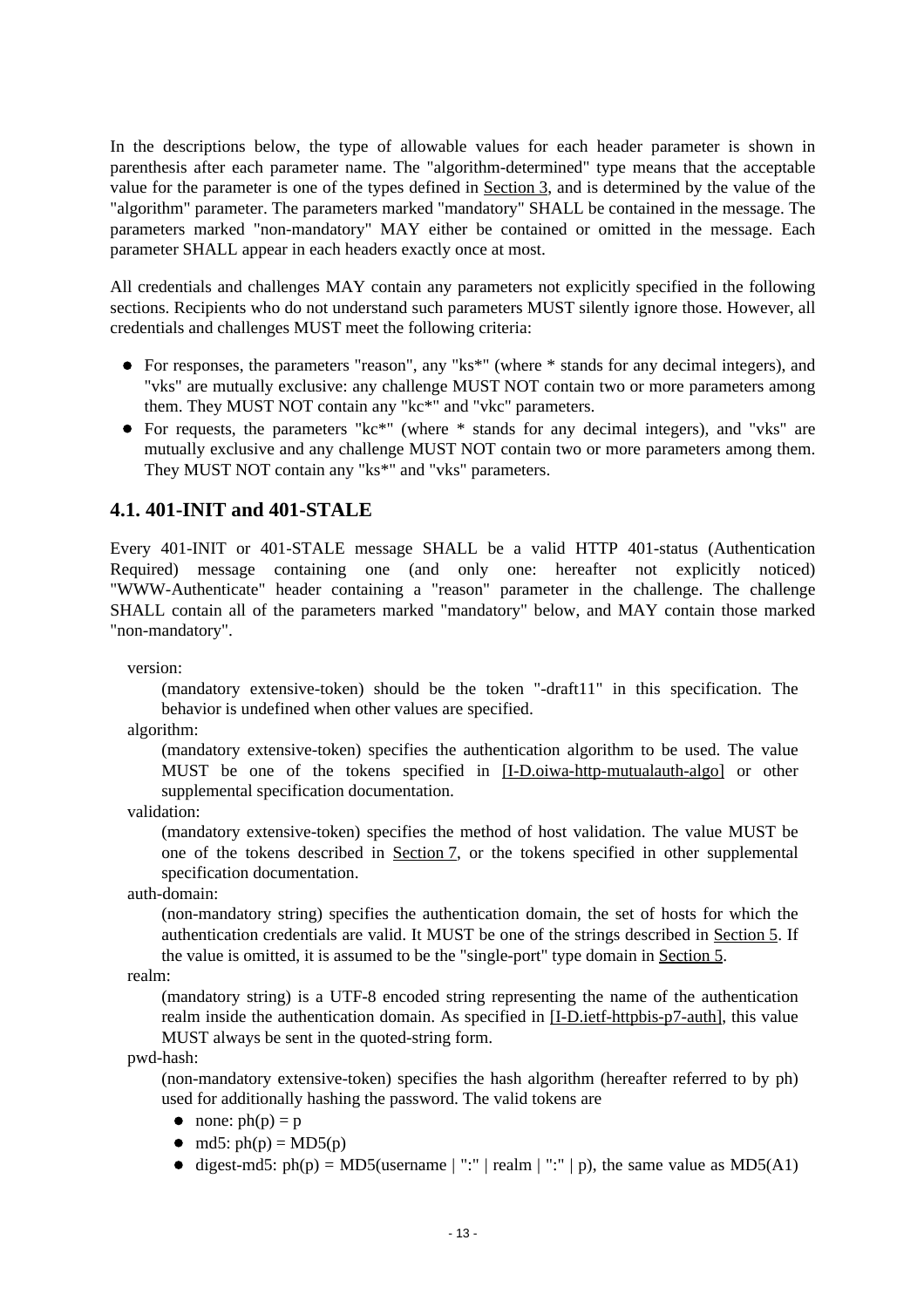for "MD5" algorithm in [\[RFC2617\].](#page-30-1)

 $\bullet$  sha1: ph(p) = SHA1(p)

If omitted, the value "none" is assumed. The use of "none" is recommended.

#### reason:

(mandatory extensive-token) SHALL be an extensive-token which describes the possible reason of the failed authentication/authorization. Both servers and clients SHALL understand and support the following three tokens:

- initial: authentication was not tried because there was no Authorization header in the corresponding request.
- $\bullet$  stale-session: the provided sid; in the request was either unknown to or expired in the server.
- auth-failed: authentication trial was failed by some reasons, possibly with a bad authentication credentials.

Implementations MAY support the following tokens or any extensive-tokens defined outside this specification. If clients has received any unknown tokens, these SHOULD treat these as if it were "auth-failed" or "initial".

- reauth-needed: server-side application requires a new authentication trial, regardless of the current status.
- invalid-parameters: authentication was not even tried in the server-side because some parameters are not acceptable.
- internal-error: authentication was not even tried in the server-side because there is some troubles on the server-side.
- user-unknown: a special case of auth-failed, suggesting that the provided user-name is invalid. The use of this parameter is NOT RECOMMENDED for security implications, except for special-purpose applications which makes this value sense.
- invalid-credential: ditto, suggesting that the provided user-name was valid but authentication was failed. The use of this parameter is NOT RECOMMENDED as the same as the above.
- authz-failed: authentication was successful, but access to the specified resource is not authorized to the specific authenticated user. (It is different from 403 responses which suggest that the reason of inaccessibility is other that authentication.)

The algorithm specified in this header will determine the types (among those defined in [Section 3\)](#page-9-0) and the values for  $K_{c1}$ ,  $K_{s1}$ ,  $VK_c$  and  $VK_s$ .

Among these messages, those with the reason parameter of value "stale-session" will be called "401-STALE" messages hereafter, because these have a special meaning in the protocol flow. Messages with any other reason parameters will be called "401-INIT" messages.

#### <span id="page-13-0"></span>**4.2. req-KEX-C1**

Every req-KEX-C1 message SHALL be a valid HTTP request message containing an "Authorization" header with a credential containing a "kc1" parameter.

The credential SHALL contain the parameters with the following names:

version:

(mandatory, extensive-token) should be the token "-draft11" in this specification. The behavior is undefined when other values are specified.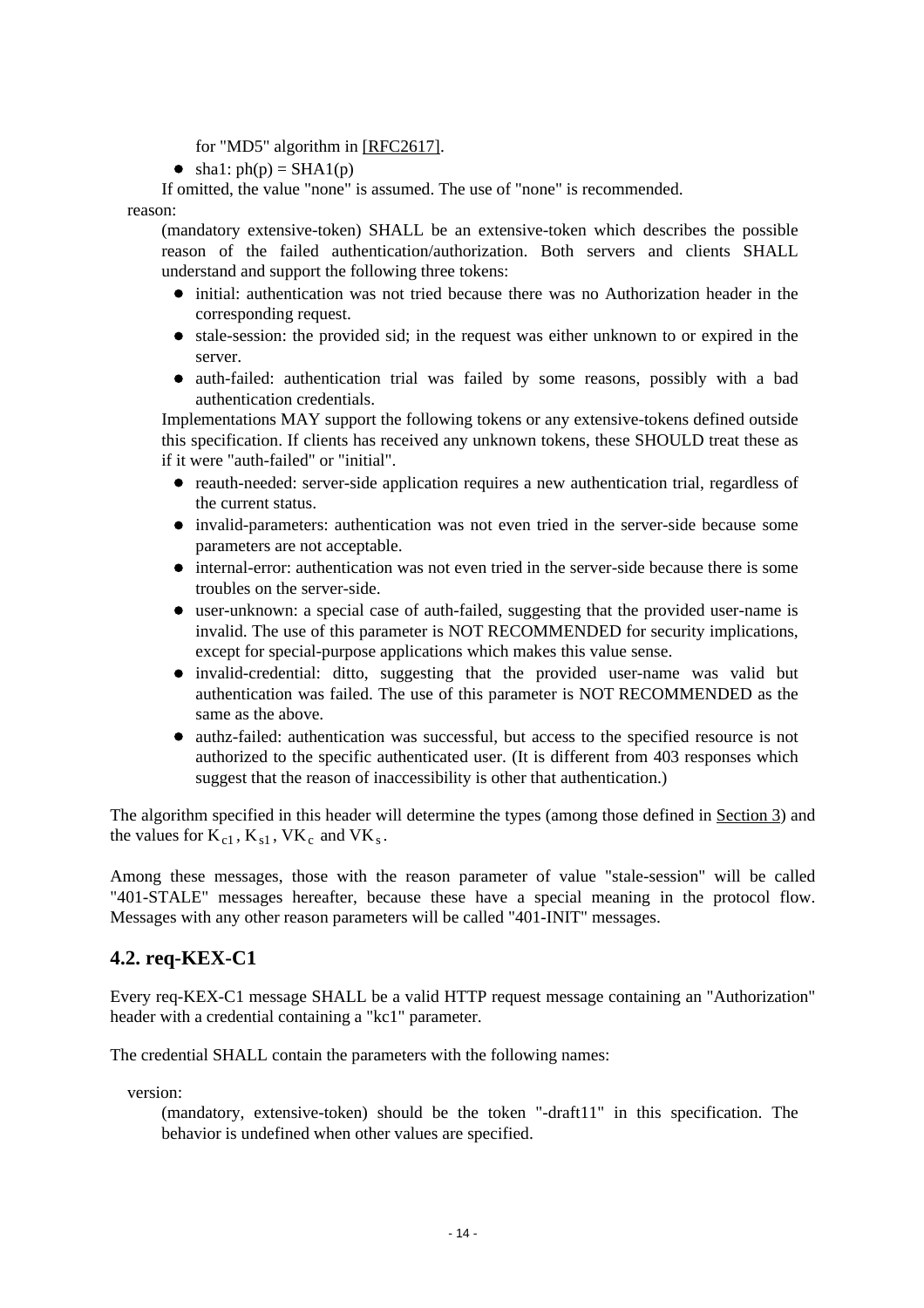algorithm, validation, auth-domain, realm:

MUST be the same value as it is when received from the server.

user:

(mandatory, string) is the UTF-8 encoded name of the user. If this name comes from a user input, client software SHOULD prepare the string using [SASLprep](#page-29-2) [RFC4013] before encoding it to UTF-8.

kc1:

(mandatory, algorithm-determined) is the client-side key exchange value  $K_{c1}$ , which is specified by the algorithm that is used.

rekey-sid:

(non-mandatory, hex-fixed-number): reserved for future extensions (see rekey-method in "200-VFY-S" message).

#### <span id="page-14-0"></span>**4.3. 401-KEX-S1**

Every 401-KEX-S1 message SHALL be a valid HTTP 401-status (Authentication Required) response message containing a "WWW-Authenticate" header with a challenge containing a "ks1" parameter.

The challenge SHALL contain the parameters with the following names:

version:

(mandatory, extensive-token) should be the token "-draft11" in this specification. The behavior is undefined when other values are specified.

algorithm, validation, auth-domain, realm:

MUST be the same value as it is when received from the client.

sid:

(mandatory, hex-fixed-number) MUST be a session identifier, which is a random integer. The sid SHOULD have uniqueness of at least 80 bits or the square of the maximal estimated transactions concurrently available in the session table, whichever is larger. See [Section 6](#page-17-1) for more details.

ks1:

(mandatory, algorithm-determined) is the server-side key exchange value  $K_{s1}$ , which is specified by the algorithm.

nc-max:

(mandatory, integer) is the maximal value of nonce counts that the server accepts.

nc-window:

(mandatory, integer) the number of available nonce slots that the server will accept. The value of the nc-window parameter is RECOMMENDED to be 32 or more.

time:

(mandatory, integer) represents the suggested time (in seconds) that the client can reuse the session represented by the sid. It is RECOMMENDED to be at least 60. The value of this parameter is not directly linked to the duration that the server keeps track of the session represented by the sid.

path:

(non-mandatory, string) specifies which path in the URI space the same authentication is expected to be applied. The value is a space-separated list of URIs, in the same format as it was specified in domain parameter [\[RFC2617\]](#page-30-1) for the Digest authentications, and clients are RECOMMENDED to recognize it. The all path elements contained in the parameter MUST be inside the specified auth-domain: if not, clients SHOULD ignore such elements.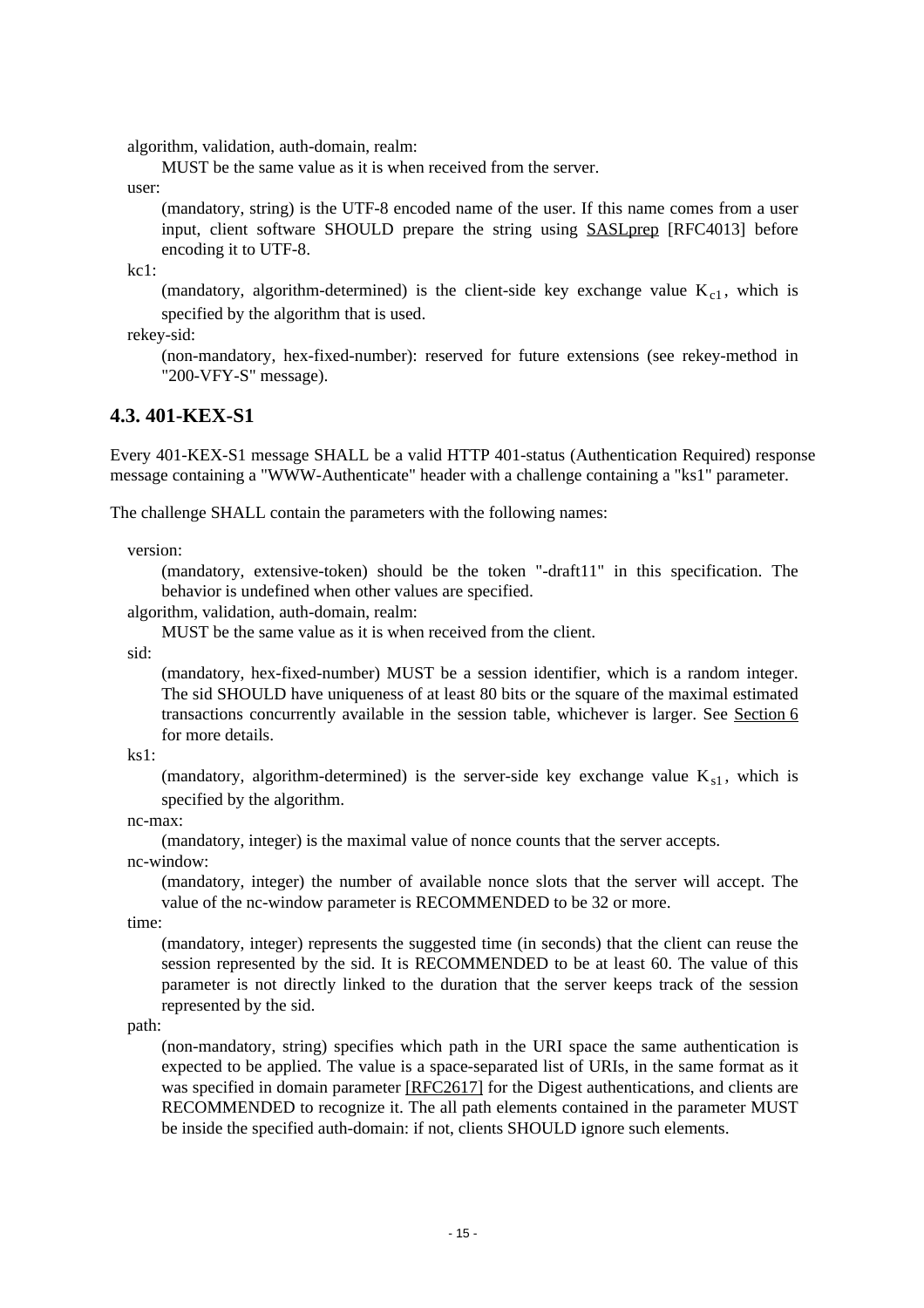#### <span id="page-15-0"></span>**4.4. req-VFY-C**

Every req-VFY-C message SHALL be a valid HTTP request message containing an "Authorization" header with a credential containing a "vkc" parameter.

The parameters contained in the header are as follows:

version:

(mandatory, extensive-token) should be the token "-draft11" in this specification. The behavior is undefined when other values are specified.

algorithm, validation, auth-domain, realm:

MUST be the same value as it is when received from the server for the session.

sid:

(mandatory, hex-fixed-number) MUST be one of the sid values that was received from the server for the same authentication realm.

nc:

(mandatory, integer) is a nonce value that is unique among the requests sharing the same sid. The values of the nonces SHOULD satisfy the properties outlined in [Section 6.](#page-17-1)

vkc:

(mandatory, algorithm-determined) is the client-side authentication verification value  $VK<sub>c</sub>$ , which is specified by the algorithm.

#### <span id="page-15-1"></span>**4.5. 200-VFY-S**

Every 200-VFY-S message SHALL be a valid HTTP message that is not of the 401 (Authentication Required) status, containing an "Authentication-Info" header with a "vks" parameter.

The parameters contained in the header are as follows:

version:

(mandatory, extensive-token) should be the token "-draft11" in this specification. The behavior is undefined when other values are specified.

sid:

(mandatory, hex-fixed-number) MUST be the value received from the client.

vks:

(mandatory, algorithm-determined) is the server-side authentication verification value  $VK_s$ , which is specified by the algorithm.

logout-timeout:

(non-mandatory, integer) is the number of seconds after which the client should re-validate the user's password for the current authentication realm. The value 0 means that the client SHOULD automatically forget the user-inputted password for the current authentication realm and revert to the unauthenticated state (i.e. server-initiated logout). This does not, however, mean that the long-term memories for the passwords (such as the password reminders and auto fill-ins) should be removed. If a new timeout value is received for the same authentication realm, it overrides the previous timeout. If logout-timeout parameters are specified both in an Authentication-Info header and an Authentication-Control header [\(\[I-D.oiwa-http-auth-extension\]\)](#page-29-2), the client SHOULD respect the smaller one of those and ignore the other.

rekey-method:

(non-mandatory, extensive-token): defining a credential used for reestablishing a new session with a new sid. It must be either omitted or the token "passwords" at the current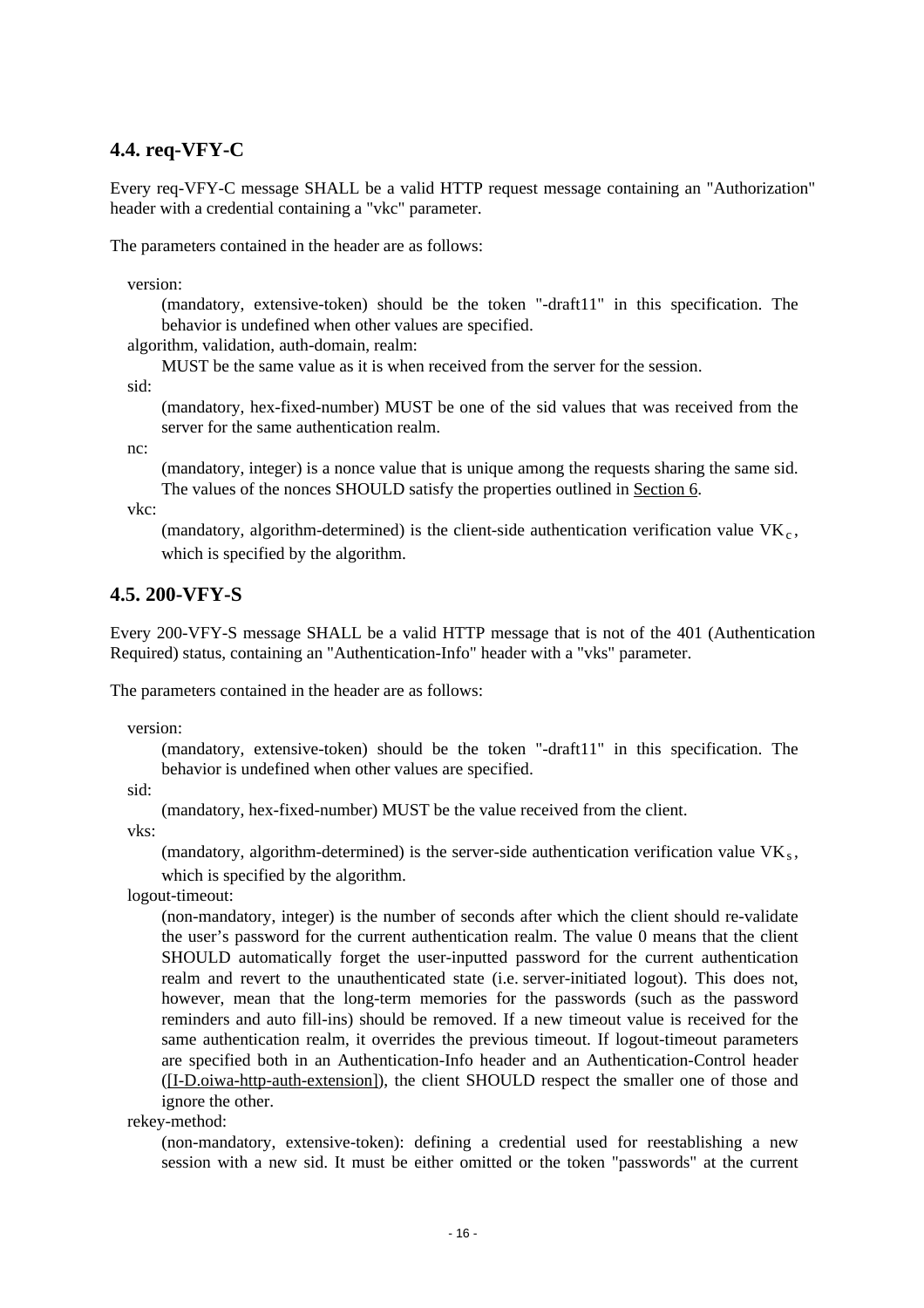specification. The bare-tokens "refresh-key" and "refresh-key-global" are reserved for future extensions.

The header MUST be sent before the content body: it MUST NOT be sent in the trailer of a chunked-encoded response. If a "100 Continue" response is sent from the server, the Authentication-Info header SHOULD be included in that response, instead of the final response.

### <span id="page-16-0"></span>**5. Authentication Realms**

In this protocol, an "authentication realm" is defined as a set of resources (URIs) for which the same set of user names and passwords is valid for. If the server requests authentication for an authentication realm that the client is already authenticated for, the client will automatically perform the authentication using the already-known secrets. However, for the different authentication realms, the clients SHOULD NOT automatically reuse the usernames and passwords for another realm.

Just like in Basic and Digest access authentication protocols, Mutual authentication protocol supports multiple, separate protection spaces to be set up inside each host. Furthermore, the protocol supports that a single authentication realm spans over several hosts within the same Internet domain.

Each authentication realm is defined and distinguished by the triple of an "authentication algorithm", an "authentication domain", and a "realm" parameter. However, server operators are NOT RECOMMENDED to use the same pair of an authentication domain and a realm for different authentication algorithms.

The realm parameter is a string as defined in [Section 4.](#page-11-1) Authentication domains are described in the remainder of this section.

An authentication domain specifies the range of hosts that the authentication realm spans over. In this protocol, it MUST be one of the following strings.

- $\bullet$  Single-server type: The string in format " $\leq$ scheme $>$ :// $\leq$ host $>$ : $\leq$ port $>$ ", where  $\leq$ scheme $>$ .  $\leq$ host $\geq$ . and <port> are the corresponding URI parts of the request URI. Even if the request-URI does not have a port part, the string will include one (i.e. 80 for http and 443 for https). The port part MUST NOT contain leading zeros. Use this when authentication is only valid for specific protocol (such as https).
- Single-host type: The "host" part of the requested URI. This is the default value. Authentication realms within this kind of authentication domain will span over several protocols (i.e. http and https) and ports, but not over different hosts.
- Wildcard-domain type: The string in format "\*.<domain-postfix>", where <domain-postfix> is either the host part of the requested URI or any domain in which the requested host is included (this means that the specification "\*.example.com" is valid for all of hosts "www.example.com", "web.example.com", "www.sales.example.com" and "example.com"). The domain-postfix sent from the servers MUST be equal to or included in a valid Internet domain assigned to a specific organization: if clients know, by some means such as a blacklist for [HTTP cookies](#page-31-4) [RFC6265], that the specified domain is not to be assigned to any specific organization (e.g. "\*.com" or "\*.jp"), the clients are RECOMMENDED to reject the authentication request.

In the above specifications, every "scheme", "host", and "domain" MUST be in lower-case, and any internationalized domain names beyond the ASCII character set SHALL be represented in the way they are sent in the underlying HTTP protocol, represented in lower-case characters; i.e. these SHALL be in the form of the LDH labels in [IDNA](#page-31-4) [RFC5890]. All "port"s MUST be in the shortest, unsigned,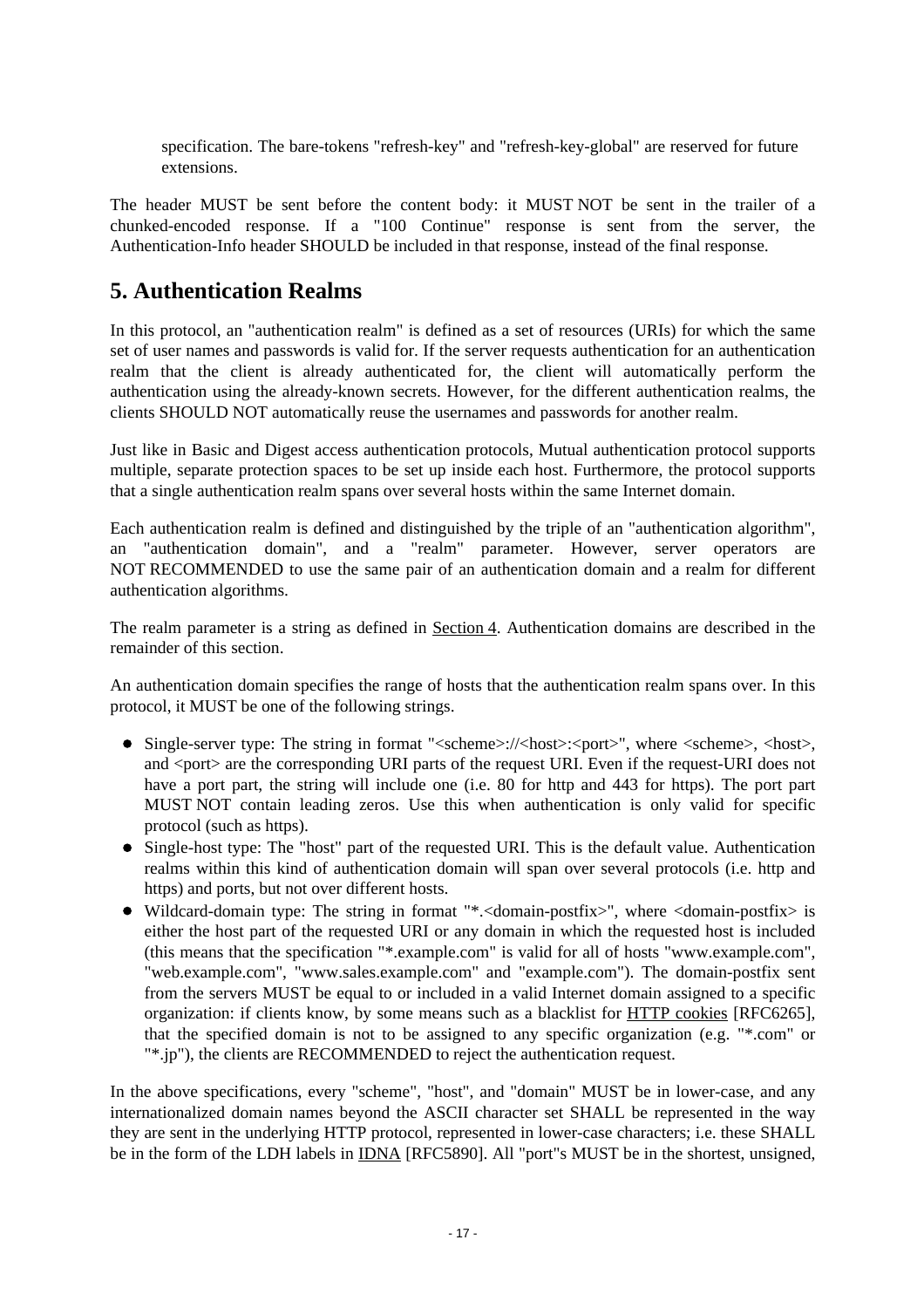decimal number notation. Not obeying these requirements will cause failure of valid authentication attempts.

#### <span id="page-17-0"></span>**5.1. Resolving Ambiguities**

In the above definitions of authentication domains, several domains will overlap each other. Depending on the "path" parameters given in the "401-KEX-S1" message (see [Section 4\)](#page-11-1), there may be several candidates when the client is going to send a request including an authentication credential (Steps 3 and 4 of the decision procedure presented in [Section 9\)](#page-20-0).

If such choices are required, the following procedure SHOULD be followed.

- If the client has previously sent a request to the same URI, and if it remembers the authentication realm requested by 401-INIT messages at that time, use that realm.
- In other cases, use one of authentication realms representing the most-specific authentication domains. From the list of possible domain specifications shown above, each one earlier has priority over ones described after that.

If there are several choices with different domain-postfix specifications, the one that has the longest domain-postfix has priority over ones with a shorter domain-postfix.

If there are realms with the same authentication domain, there is no defined priority: the client MAY choose any one of the possible choices.

If possible, server operators are encouraged to avoid such ambiguities by properly setting the "path" parameters.

### <span id="page-17-1"></span>**6. Session Management**

In the Mutual authentication protocol, a session represented by an sid is set up using first four messages (first request, 401-INIT, req-KEX-C1 and 401-KEX-S1), and a "session secret" (z) associated with the session is established. After sharing a session secret, this session, along with the secret, can be used for one or more requests for resources protected by the same realm in the same server. Note that session management is only an inside detail of the protocol and usually not visible to normal users. If a session expires, the client and server SHOULD automatically reestablish another session without informing the users.

Sessions and session identifiers are local to each server (defined by scheme, host and port) inside an authentication domain; the clients MUST establish separate sessions for each port of a host to be accessed. Furthermore, sessions and identifiers are also local to each authentication realm, even if these are provided from the same servers. The same session identifiers provided either from different servers or for different realms SHOULD be treated as independent ones.

The server SHOULD accept at least one req-VFY-C request for each session, given that the request reaches the server in a time window specified by the timeout parameter in the 401-KEX-S1 message, and that there are no emergent reasons (such as flooding attacks) to forget the sessions. After that, the server MAY discard any session at any time and MAY send 401-STALE messages for any req-VFY-C requests.

The client MAY send two or more requests using a single session specified by the sid. However, for all such requests, each value of the nonce (in the nc parameter) MUST satisfy the following conditions: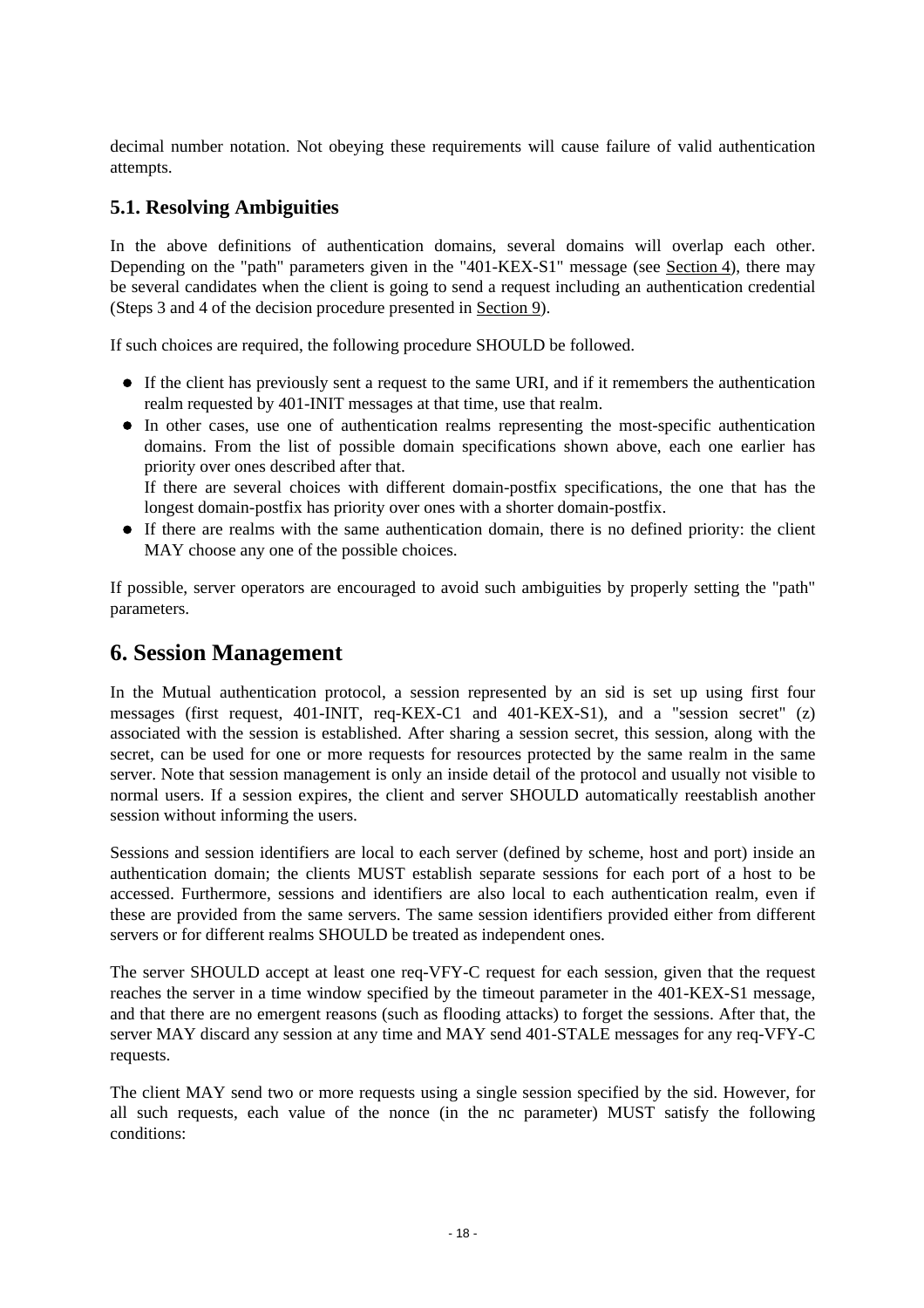- It is a natural number.
- The same nonce was not sent within the same session.
- It is not larger than the nc-max value that was sent from the server in the session represented by the sid.
- It is larger than (largest-nc nc-window), where largest-nc is the maximal value of nc which was previously sent in the session, and nc-window is the value of the nc-window parameter which was received from the server in the session.

The last condition allows servers to reject any nonce values that are "significantly" smaller than the "current" value (defined by the value of nc-window) of the nonce used in the session involved. In other words, servers MAY treat such nonces as "already received". This restriction enables servers to implement duplicated nonce detection in a constant amount of memory (for each session).

Servers MUST check for duplication of the received nonces, and if any duplication is detected, the server MUST discard the session and respond with a 401-STALE message, as outlined in [Section 10.](#page-22-0) The server MAY also reject other invalid nonce values (such as ones above the nc-max limit) by sending a 401-STALE message.

For example, assume the nc-window value of the current session is 32, nc-max is 100, and that the client has already used the following nonce values:  $\{1-20, 22, 24, 30-38, 45-60, 63-72\}$ . Then the nonce values that can be used for next request is one of the following set: {41-44, 61-62, 73-100}. The values {0, 21, 23, 25-29, 39-40} MAY be rejected by the server because they are not above the current "window limit"  $(40 = 72 - 32)$ .

Typically, clients can ensure the above property by using a monotonically-increasing integer counter that counts from zero upto the value of nc-max.

The values of the nonces and any nonce-related values MUST always be treated as natural numbers within an infinite range. Implementations using fixed-width integers or fixed-precision floating numbers MUST correctly and carefully handle integer overflows. Such implementations are RECOMMENDED to accept any larger values that cannot be represented in the fixed-width integer representations, as long as other limits such as internal header-length restrictions are not involved. The protocol is designed carefully so that both the clients and servers can implement the protocol using only fixed-width integers, by rounding any overflowed values to the maximum possible value.

## <span id="page-18-0"></span>**7. Validation Methods**

The "validation method" specifies a method to "relate" the mutual authentication processed by this protocol with other authentications already performed in the underlying layers and to prevent man-in-the-middle attacks. It decides the value v that is an input to the authentication protocols.

The valid tokens for the validation parameter and corresponding values of v are as follows:

host:

hostname validation: The value v will be the ASCII string in the following format: "<scheme>://<host>:<port>", where <scheme>, <host>, and <port> are the URI components corresponding to the currently accessing resource. The scheme and host are in lower-case, and the port is in a shortest decimal representation. Even if the request-URI does not have a port part, v will include one.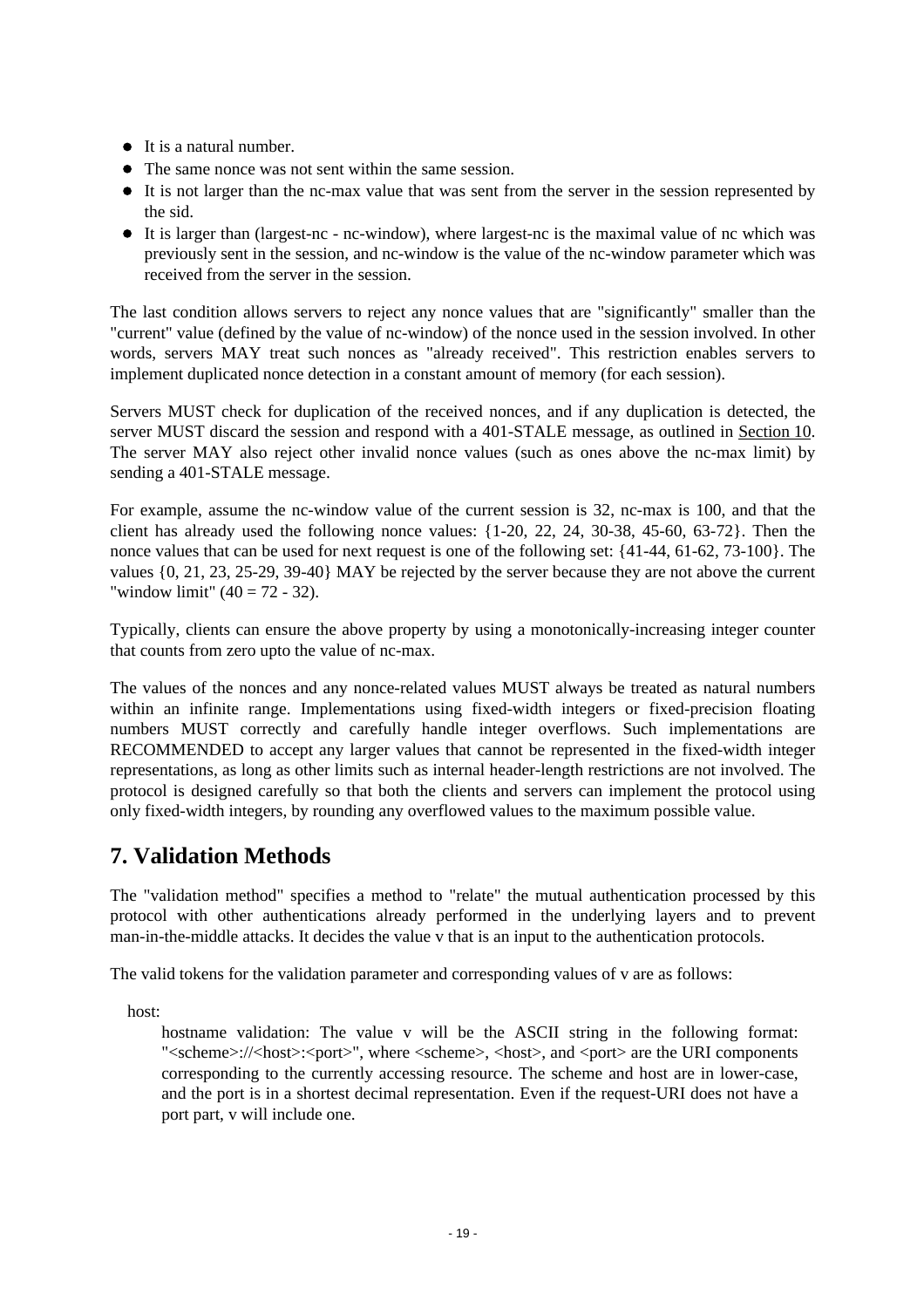tls-cert:

TLS certificate validation: The value v will be the octet string of the hash value of the public key certificate used in the underlying [TLS](#page-29-2) [RFC5246] (or SSL) connection. The hash value is defined as the value of the entire signed certificate (specified as "Certificate" in [\[RFC5280\]\)](#page-31-4), hashed by the hash algorithm specified by the authentication algorithm used.

tls-key:

TLS shared-key validation: The value v will be the octet string of the shared master secret negotiated in the underlying TLS (or SSL) connection.

If the HTTP protocol is used on a non-encrypted channel (TCP and SCTP, for example), the validation type MUST be "host". If [HTTP/TLS](#page-30-1) [RFC2818] (HTTPS) protocol is used with the server certificates, the validation type MUST be either "tls-cert" or "tls-key". If HTTP/TLS protocol is used with an anonymous Diffie-Hellman key exchange, the validation type MUST be "tls-key" (see the note below).

If the validation type "tls-cert" is used, the server certificate provided on TLS connection MUST be verified to make sure that the server actually owns the corresponding secret key.

Clients MUST validate this parameter upon reception of the 401-INIT messages.

However, when the client is a Web browser with any scripting capabilities, the underlying TLS channel used with HTTP/TLS MUST provide server identity verification. This means (1) the anonymous Diffie-Hellman key exchange ciphersuite MUST NOT be used, and (2) the verification of the server certificate provided from the server MUST be performed.

For other systems, when the underlying TLS channel used with HTTP/TLS does not perform server identity verification, the client SHOULD ensure that all the responses are validated using the Mutual authentication protocol, regardless of the existence of the 401-INIT responses.

Note: The protocol defines two variants for validation on the TLS connections. The "tls-key" method is more secure. However, there are some situations where tls-cert is more preferable.

- When TLS accelerating proxies are used, it is difficult for the authenticating server to acquire the TLS key information that is used between the client and the proxy. This is not the case for client-side "tunneling" proxies using a CONNECT method extension of HTTP.
- When a black-box implementation of the TLS protocol is used on either peer.

Implementations supporting a Mutual authentication over the HTTPS protocol SHOULD support the "tls-cert" validation. Support for "tls-key" validation is OPTIONAL for both the servers and clients.

### <span id="page-19-0"></span>**8. Authentication Extensions**

The HTTP authentication extensions described in [\[I-D.oiwa-http-auth-extension\]](#page-29-2) is a definitive part of this protocol. Interactive clients (e.g. Web browsers) supporting this protocol are RECOMMENDED to support non-mandatory authentication and the Authentication-Control header defined there, except the "auth-style" parameter. This specification also proposes (however, not mandates) default "auth-style" to be "non-modal". Web applications SHOULD however consider the security impacts of the behaviors of clients that do not support these headers.

Authentication-initializing messages with the Optional-WWW-Authenticate header are used where 401-INIT response is valid. Such a message is called a 200-Optional-INIT message in this document. (It will not replace other 401-type messages such as 401-STALE and 401-KEX-S1.)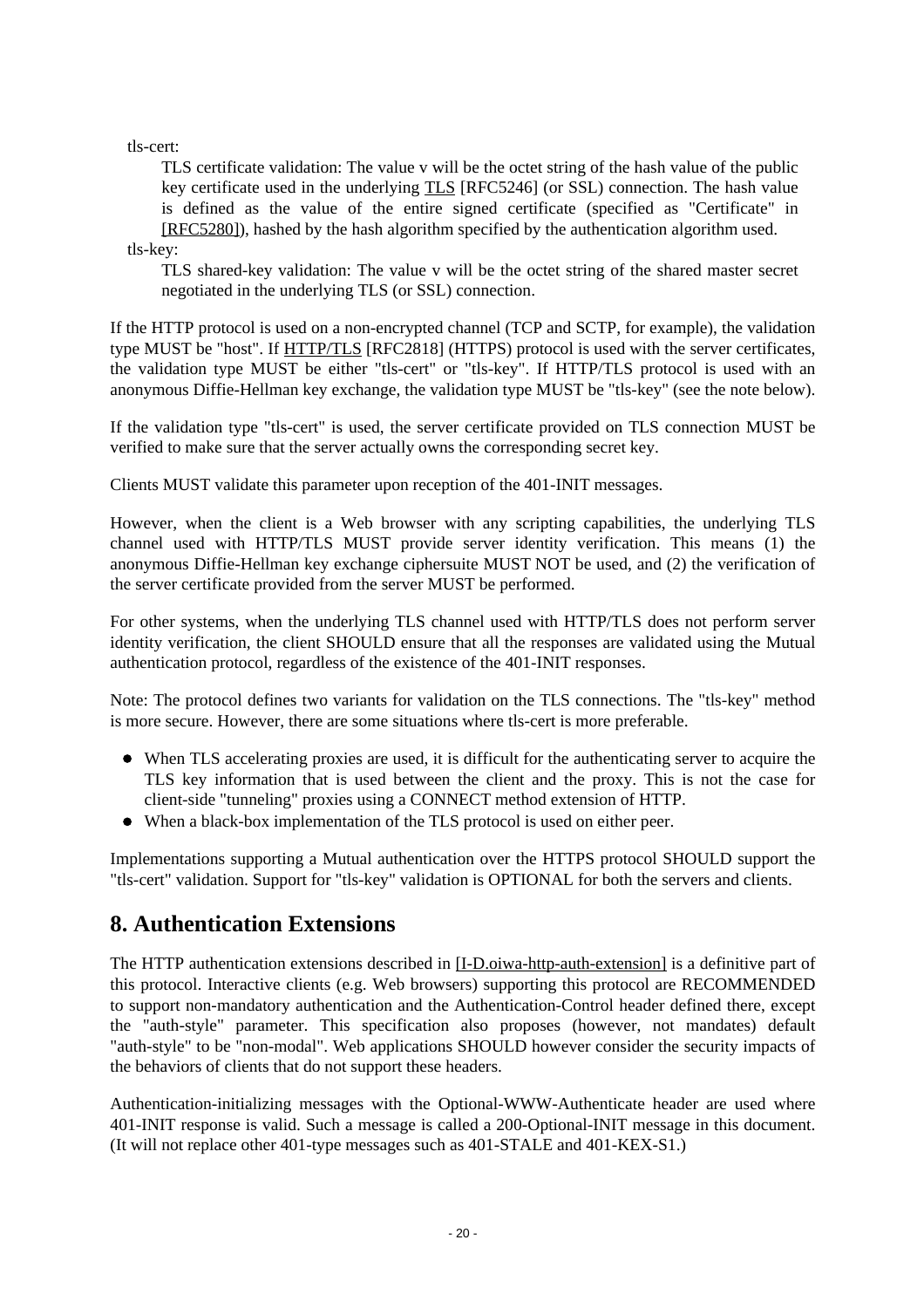## <span id="page-20-0"></span>**9. Decision Procedure for Clients**

To securely implement the protocol, the user client must be careful about accepting the authenticated responses from the server. This also holds true for the reception of "normal responses" (responses which do not contain Mutual-related headers) from HTTP servers.

Clients SHOULD implement a decision procedure equivalent to the one shown below. (Unless implementers understand what is required for the security, they should not alter this.) In particular, clients SHOULD NOT accept "normal responses" unless explicitly allowed below. The labels on the steps are for informational purposes only. Action entries within each step are checked in top-to-bottom order, and the first clause satisfied SHOULD be taken.

Step 1 (step\_new\_request):

If the client software needs to access a new Web resource, check whether the resource is expected to be inside some authentication realm for which the user has already been authenticated by the Mutual authentication scheme. If yes, go to Step 2. Otherwise, go to Step 5.

Step 2:

Check whether there is an available sid for the authentication realm you expect. If there is one, go to Step 3. Otherwise, go to Step 4.

Step 3 (step\_send\_vfy\_1):

Send a req-VFY-C request.

- If you receive a 401-INIT message with a different authentication realm than expected, go to Step 6.
- If you receive a 200-Optional-INIT message with a different authentication realm than expected, go to Step 6.
- If you receive a 401-STALE message, go to Step 9.
- If you receive a 401-INIT message, go to Step 13.
- If you receive a 200-VFY-S message, go to Step 14.
- If you receive a normal response, go to Step 11.

Step 4 (step\_send\_kex1\_1):

Send a req-KEX-C1 request.

- $\bullet$  If you receive a 401-INIT message with a different authentication realm than expected, go to Step 6.
- If you receive a 200-Optional-INIT message with a different authentication realm than expected, go to Step 6.
- If you receive a 401-KEX-S1 message, go to Step 10.
- $\bullet$  If you receive a 401-INIT message with the same authentication realm, go to Step 13 (see Note 1).
- If you receive a normal response, go to Step 11.

Step 5 (step\_send\_normal\_1):

Send a request without any Mutual authentication headers.

- If you receive a 401-INIT message, go to Step 6.
- If you receive a 200-Optional-INIT message, go to Step 6.
- If you receive a normal response, go to Step 11.

Step 6 (step\_rcvd\_init):

Check whether you know the user's password for the requested authentication realm. If yes, go to Step 7. Otherwise, go to Step 12.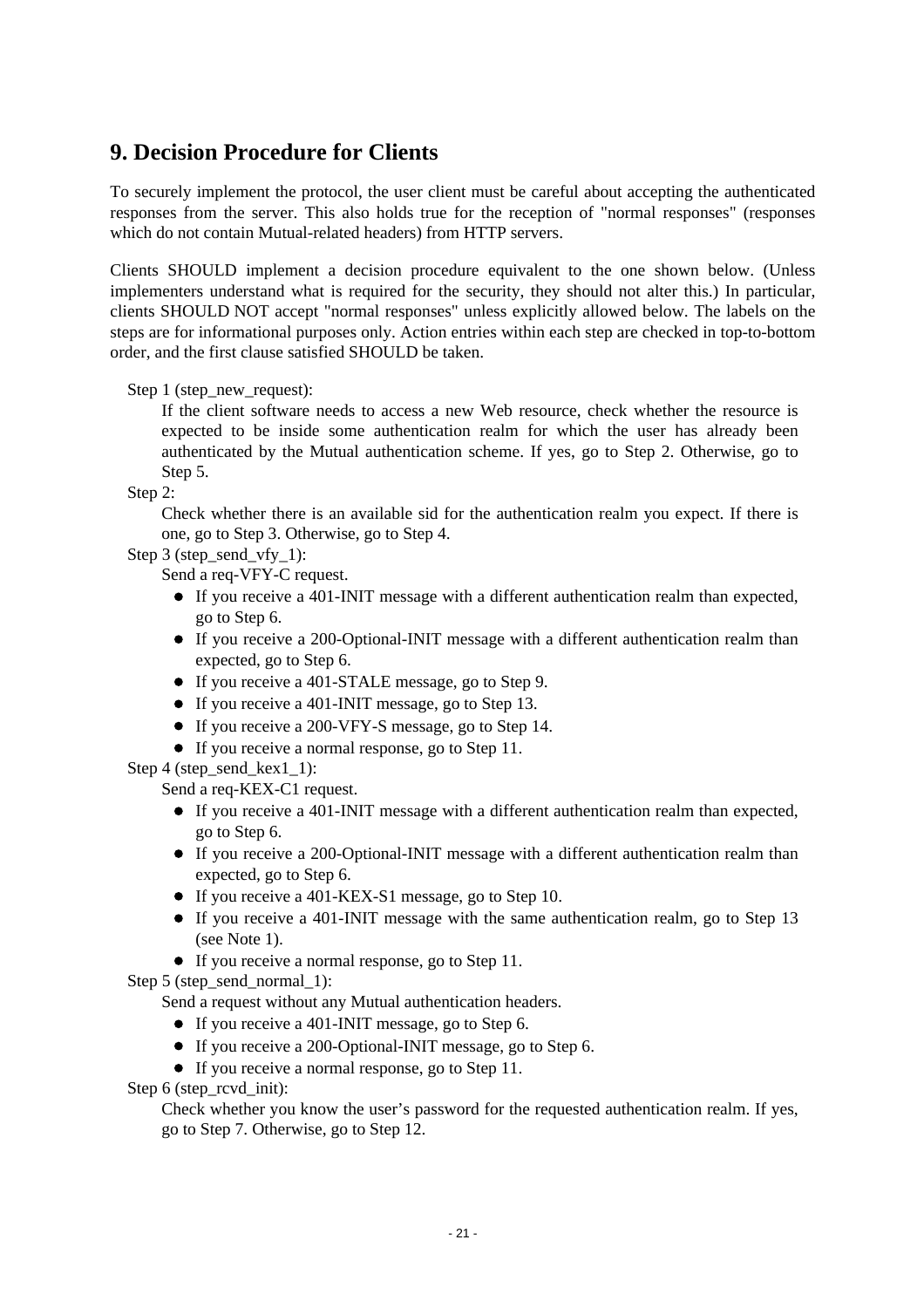Step 7:

Check whether there is an available sid for the authentication realm you expect. If there is one, go to Step 8. Otherwise, go to Step 9.

Step 8 (step send vfy):

Send a req-VFY-C request.

- If you receive a 401-STALE message, go to Step 9.
- If you receive a 401-INIT message, go to Step 13.
- If you receive a 200-VFY-S message, go to Step 14.

Step 9 (step\_send\_kex1):

Send a req-KEX-C1 request.

- If you receive a 401-KEX-S1 message, go to Step 10.
- If you receive a 401-INIT message, go to Step 13 (See Note 1).

Step 10 (step\_rcvd\_kex1):

Send a req-VFY-C request.

- If you receive a 401-INIT message, go to Step 13.
- If you receive a 200-VFY-S message, go to Step 14.

Step 11 (step\_rcvd\_normal):

The requested resource is out of the authenticated area. The client will be in the "UNAUTHENTICATED" status. If the response contains a request for authentications other than Mutual, it MAY be handled normally.

Step 12 (step\_rcvd\_init\_unknown):

The requested resource requires a Mutual authentication, and the user is not yet authenticated. The client will be in the "AUTH-REQUESTED" status, and is RECOMMENDED to process the content sent from the server, and to ask user for a user name and a password. When those are supplied from the user, proceed to Step 9.

Step 13 (step\_rcvd\_init\_failed):

For some reason the authentication failed: possibly the password or the username is invalid for the authenticated resource. Forget the password for the authentication realm and go to Step 12.

Step 14 (step\_rcvd\_vfy):

Check the validity of the received  $VK_s$  value. If it is equal to the expected value, it means that the mutual authentication has succeeded. The client will be in the "AUTH-SUCCEEDED" status.

If the value is unexpected, it is a fatal communication error.

If a user explicitly requests to log out (via user interfaces), the client MUST forget the user's password, go to step 5 and reload the current resource without an authentication header.

Note 1:

These transitions MAY be accepted by clients, but NOT RECOMMENDED for servers to initiate.

Any kind of response (including a normal response) other than those shown in the above procedure SHOULD be interpreted as a fatal communication error, and in such cases the clients MUST NOT process any data (response body and other content-related headers) sent from the server. However, to handle exceptional error cases, clients MAY accept a message without an Authentication-Info header, if it is a Server-Error (5xx) status. The client will be in the "UNAUTHENTICATED" status in these cases.

The client software SHOULD display the three client status to the end-user. For an interactive client, however, if a request is a sub-request for a resource included in another page (e.g., embedded images, style sheets, frames etc.), its status MAY be omitted from being shown, and any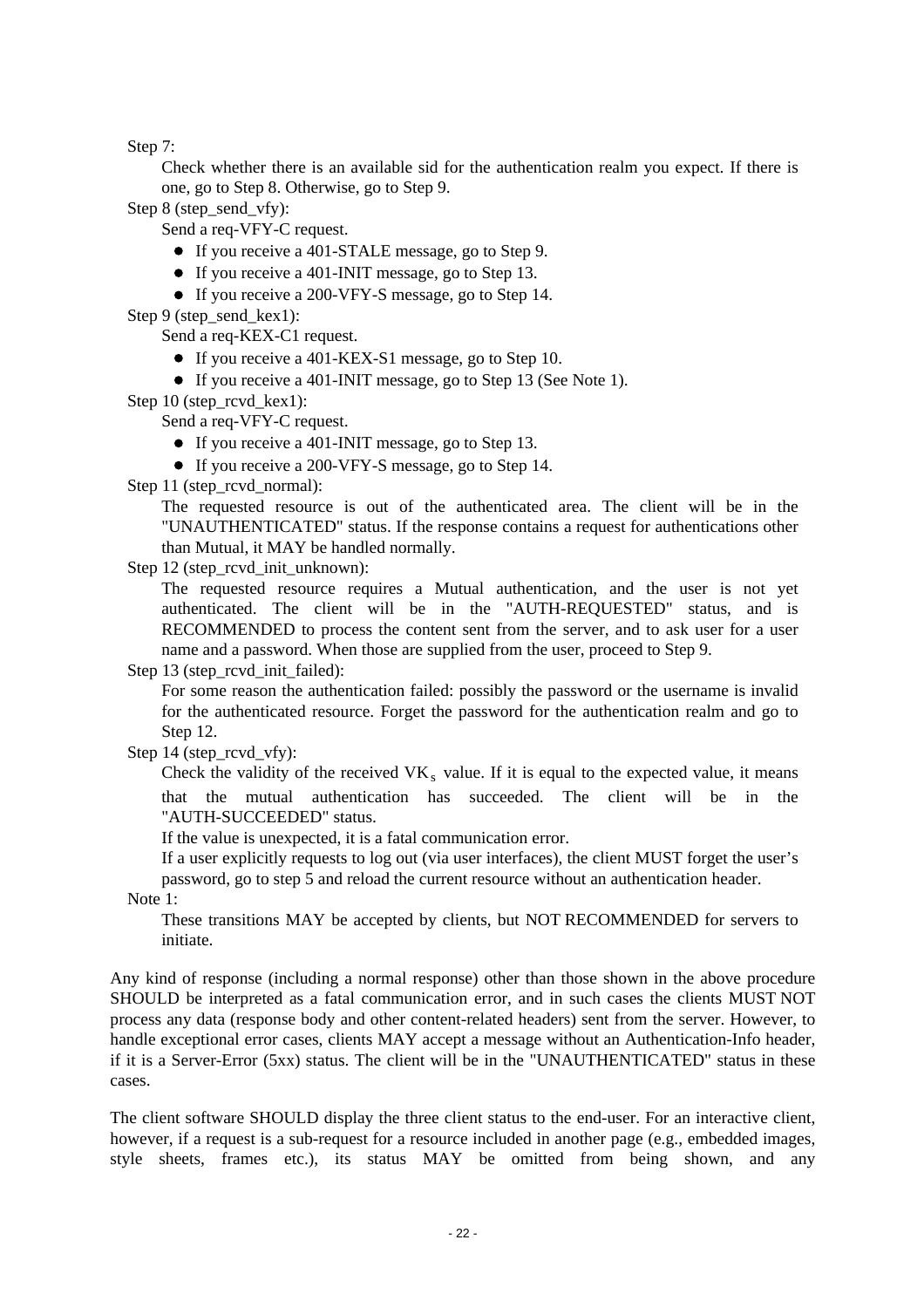"AUTH-REQUESTED" statuses MAY be treated in the same way as an "UNAUTHENTICATED" status.

[Figure 5](#page-22-1) shows a diagram of the client-side state.

<span id="page-22-1"></span>



## <span id="page-22-0"></span>**10. Decision Procedure for Servers**

Each server SHOULD have a table of session states. This table need not be persistent over a long term; it MAY be cleared upon server restart, reboot, or others. Each entry in the table SHOULD contain at least the following information:

- The session identifier, the value of the sid parameter.
- The algorithm used.
- The authentication realm.
- The state of the protocol: one of "key exchanging", "authenticated", "rejected", or "inactive".
- The user name received from the client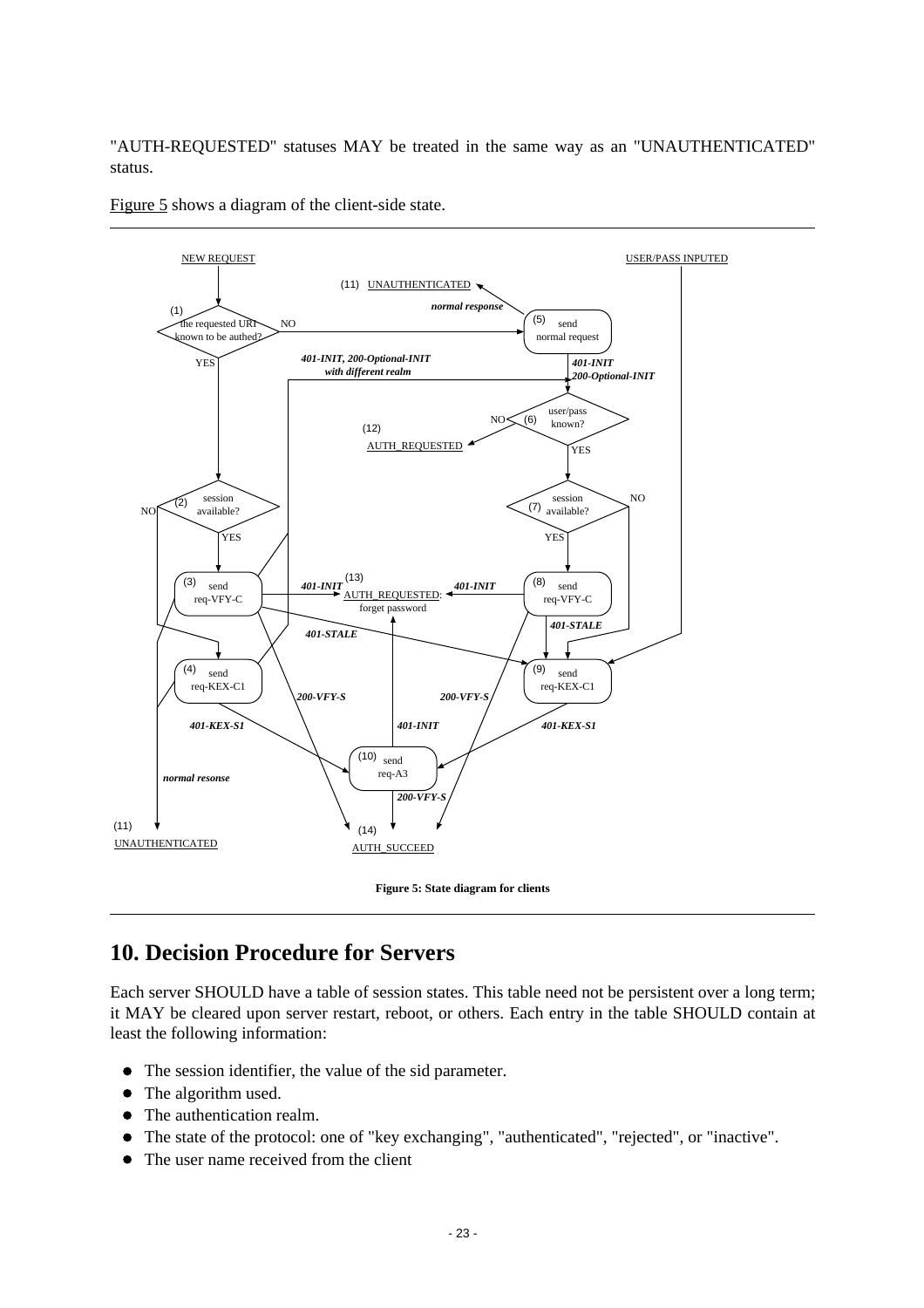- The boolean flag noting whether or not the session is fake.
- When the state is "key exchanging", the values of  $K_{c1}$  and  $S_{s1}$ .
- When the state is "authenticated", the following information:
	- The value of the session secret z
	- $\circ$  The largest nc received from the client (largest-nc)
	- $\circ$  For each possible nc values between (largest-nc nc-window + 1) and max\_nc, a flag whether or not a request with the corresponding nc has been received.

The table MAY contain other information.

Servers SHOULD respond to the client requests according to the following procedure:

- When the server receives a normal request:
	- If the requested resource is not protected by the Mutual Authentication, send a normal response.
	- If the resource is protected by the Mutual Authentication, send a 401-INIT response.
	- If the resource is protected by the optional Mutual Authentication, send a 200-Optional-INIT response.
- When the server receives a req-KEX-C1 request:
	- If the requested resource is not protected by the Mutual Authentication, send a normal response.
	- $\circ$  If the authentication realm specified in the req-KEX-C1 request is not the expected one, send either a 401-INIT or a 200-Optional-INIT response.
	- $\circ$  If the server cannot validate the parameter kc1, send a 401-INIT response.
	- If the received user name is either invalid, unknown or unacceptable, create a new session, mark it a "fake" session, compute a random value as  $K_{s1}$ , and send a fake 401-KEX-S1 response. (Note: the server SHOULD NOT send a 401-INIT response in this case, because it will leak the information to the client that the specified user will not be accepted. Instead, postpone it to the response for the next req-VFY-C request.)
	- $\circ$  Otherwise, create a new session, compute  $K_{s1}$  and send a 401-KEX-S1 response.
	- The created session has the "key exchanging" state.
- When the server receives a req-VFY-C request:
	- If the requested resource is not protected by the Mutual Authentication, send a normal response.
	- If the authentication realm specified in the req-VFY-C request is not the expected one, send either a 401-INIT or a 200-Optional-INIT response.

If none of above holds true, the server will lookup the session corresponding to the received sid and the authentication realm.

- If the session corresponding to the received sid could not be found, or it is in the "inactive" state, send a 401-STALE response.
- If the session is in the "rejected" state, send either a 401-INIT or a 401-STALE message.
- If the session is in the "authenticated" state, and the request has an nc value that was previously received from the client, send a 401-STALE message. The session SHOULD be changed to the "inactive" status.
- If the nc value in the request is larger than the nc-max parameter sent from the server, or if it is not larger then (largest-nc - nc-window) (when in "authenticated" status), the server MAY (but not REQUIRED to) send a 401-STALE message. The session SHOULD be changed to the "inactive" status if so.
- $\circ$  If the session is a "fake" session, or if the received vkc is incorrect, then send a 401-INIT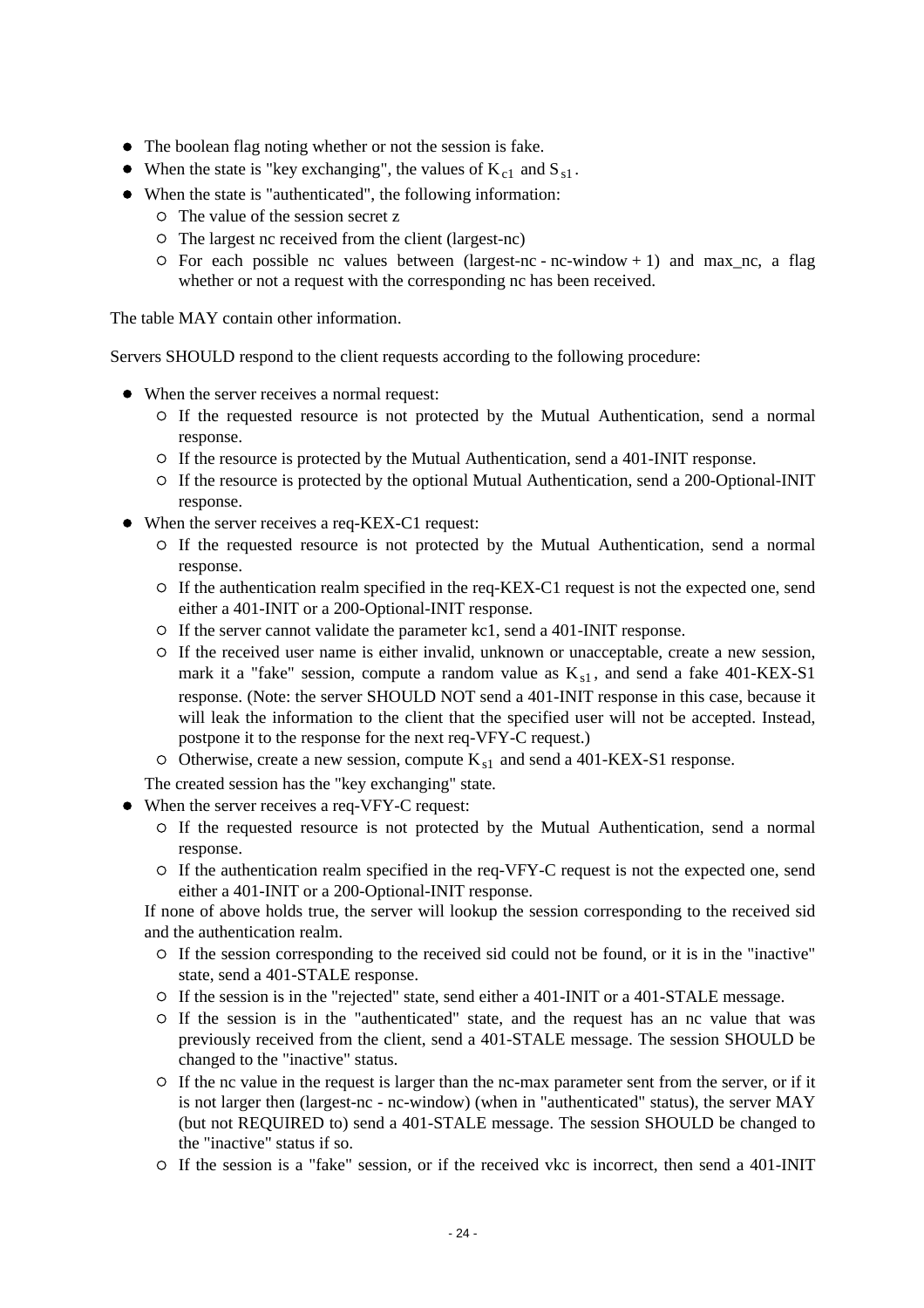response. If the session is in the "key exchanging" state, it SHOULD be changed to the "rejected" state; otherwise, it MAY either be changed to the "rejected" status or kept in the previous state.

 $\circ$  Otherwise, send a 200-VFY-S response. If the session was in the "key exchanging" state, the session SHOULD be changed to an "authenticated" state. The maximum nc and nc flags of the state SHOULD be updated properly.

At any time, the server MAY change any state entries with both the "rejected" and "authenticated" statuses to the "inactive" status, and MAY discard any "inactive" states from the table. The entries with the "key exchanging" status SHOULD be kept unless there is an emergency situation such as a server reboot or a table capacity overflow.

### <span id="page-24-0"></span>**11. Authentication Algorithms**

Cryptographic authentication algorithms which are used with this protocol will be defined separately. The algorithm definition MUST at least provide a definitions for the following functions:

- The server-side authentication credential J, derived from user-side authentication credential pi.
- Example values  $K_{c1}$ ,  $K_{s1}$  (exchanged on wire) and  $S_{c1}$ ,  $S_{s1}$  (kept secret in each peer).
- Shared secret z, to be computed in both server-side and client side.
- A hash function H to be used with the protocol.

All algorithm used with this protocol SHOULD provide secure mutual authentication between client and servers, and generate a cryptographically strong shared secret value z, equivalently strong to or stronger than the hash function H. If any passwords (or pass-phrases or any equivalents, i.e. weak secrets) are involved, these SHOULD NOT be guessable from any data transmitted in the protocol, even if an attacker (either an eavesdropper or an active server) knows the possible thoroughly-searchable candidate list of the passwords. Furthermore, if possible, the function for deriving server-side authentication credential J is RECOMMENDED to be one-way so that pi should not be easily computed from J(pi).

#### <span id="page-24-1"></span>**11.1. Support Functions and Notations**

In this section we define several support functions and notations to be shared by several algorithm definitions:

The integers in the specification are in decimal, or in hexadecimal when prefixed with "0x".

The function octet(c) generates a single octet string whose code value is equal to c. The operator  $\vert$ . when applied to octet strings, denotes the concatenation of two operands.

The function VI encodes natural numbers into octet strings in the following manner: numbers are represented in big-endian radix-128 string, where each digit is represented by a octet within 0x80–0xff except the last digit represented by a octet within 0x00–0x7f. The first octet MUST NOT be 0x80. For example, VI(i) = octet(i) for  $i < 128$ , and VI(i) = octet(0x80 + (i >> 7)) | octet(i & 127) for 128  $\le i <$ 16384. This encoding is the same as the one used for the subcomponents of object identifiers in [the](#page-30-1) [ASN.1 encoding](#page-30-1) [ITU.X690.1994], and available as a "w" conversion in the pack function of several scripting languages.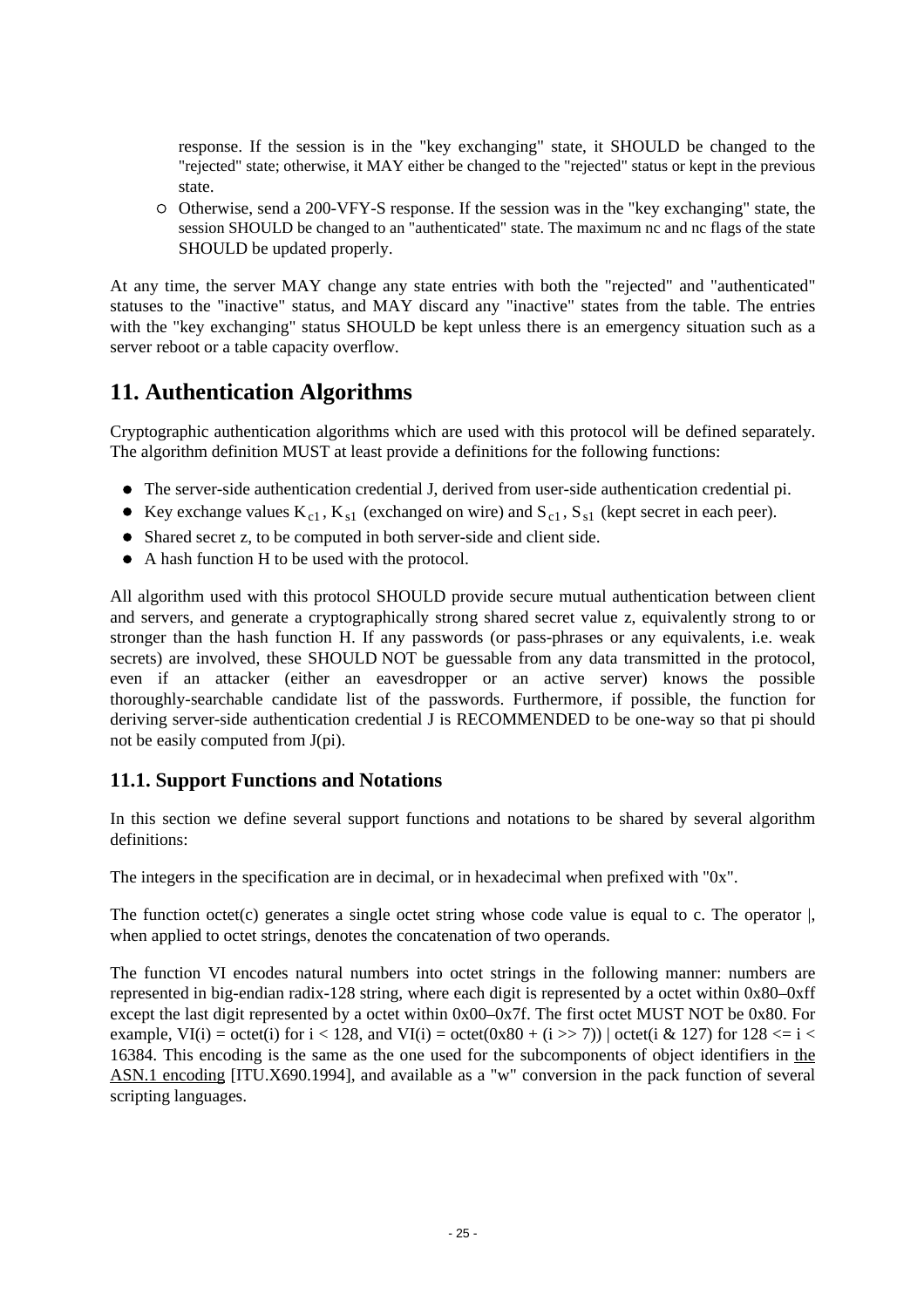The function VS encodes a variable-length octet string into a uniquely-decoded, self-delimited octet string, as in the following manner:

 $VS(s) = VI(length(s)) | s$ 

where  $length(s)$  is a number of octets (not characters) in s.

Some examples:

 $VI(0) = \sqrt[10000]$  (in C string notation)  $VI(100) = "d"$  $VI(10000) = "\316\,020"$  $VI(1000000) = "275204@"$  $VS("") = "\000"$  $VS("Tea") = "\003Tea"$ VS("Caf<e acute>" [in UTF-8]) = " $0.05Caf303251$ "

VS([10000 "a"s]) = "\316\020aaaaa..." (10002 octets)

[Editorial note: Unlike the colon-separated notion used in the Basic/Digest HTTP authentication scheme, the string generated by a concatenation of the VS-encoded strings will be unique, regardless of the characters included in the strings to be encoded.]

The function OCTETS converts an integer into the corresponding radix-256 big-endian octet string having its natural length: See [Section 3.1.3](#page-11-0) for the definition of "natural length".

#### <span id="page-25-0"></span>**11.2. Default Functions for Algorithms**

The functions defined in this section are common default functions among authentication algorithms.

The client-side password-based string pi used by this authentication is derived in the following manner:

 $pi = H(VS(algorithm) | VS(auth-domain) | VS(realm) | VS(usename) | VS(ph(password))).$ 

The values of algorithm, realm, and auth-domain are taken from the values contained in the 401-INIT (or 200-Optional-INIT, hereafter implied) message. When pi is used in the context of an octet string, it SHALL have the natural length derived from the size of the output of function H (e.g. 32 octets for SHA-256). The function ph is determined by the value of the pwd-hash parameter given in a 401-INIT message. If the password comes from a user input, it SHOULD first be prepared using [SASLprep](#page-29-2) [RFC4013]. Then, the password SHALL be encoded as a UTF-8 string before passed to ph.

The values  $VK_c$  and  $VK_s$  are derived by the following equation.

 $VK_c = H(octet(4) | OCTETS(K_{c1}) | OCTETS(K_{s1}) | OCTETS(z) | VI(nc) | VS(v))$  $VK_s = H(octet(3) | OCTETS(K_{c1}) | OCTETS(K_{s1}) | OCTETS(z) | VI(nc) | VS(v))$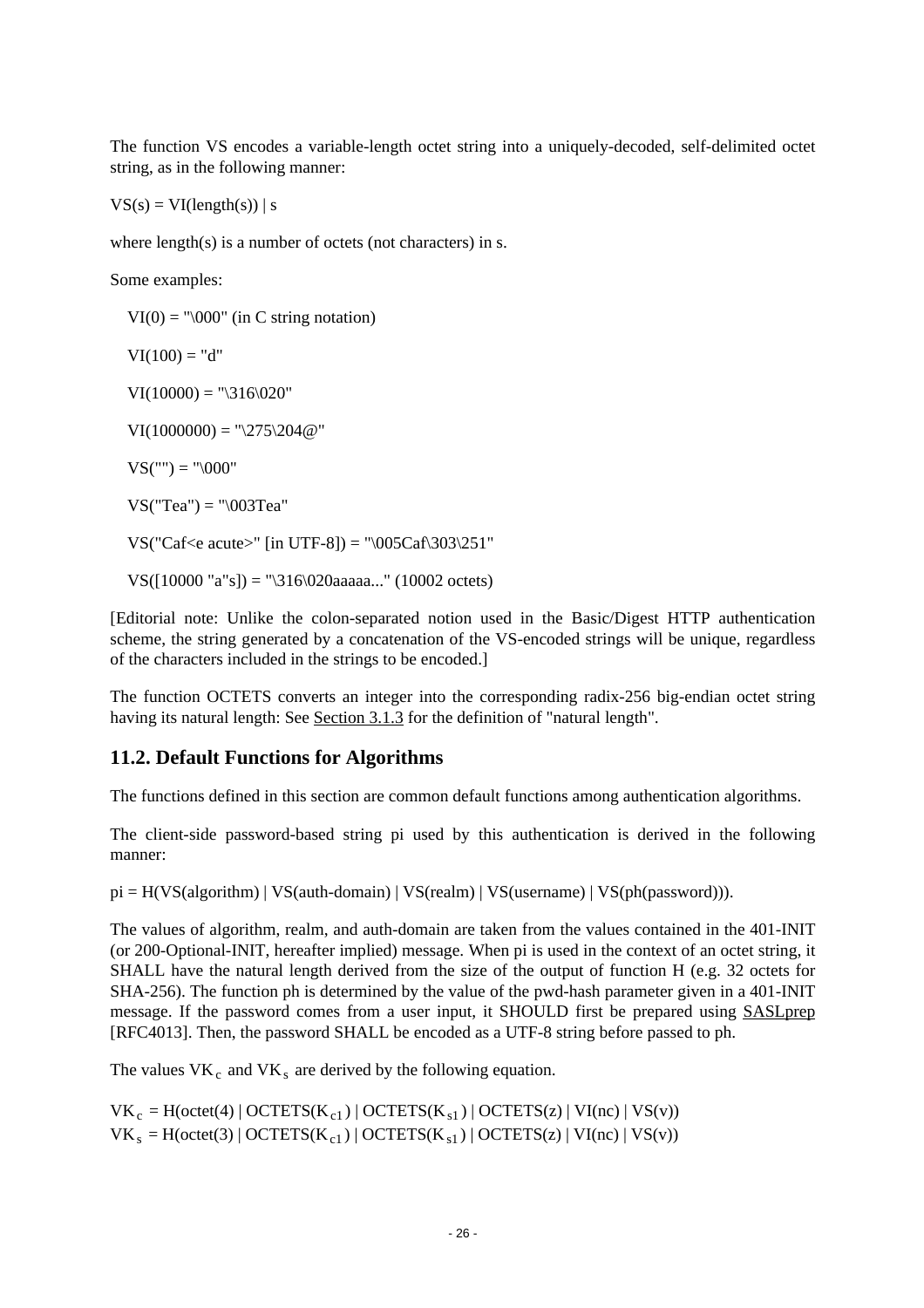Specifications for cryptographic algorithms used with this framework MAY override the functions pi,  $VK<sub>c</sub>$ , and  $VK<sub>s</sub>$  defined above. In such cases implementations MUST use the ones defined with such algorithm specifications.

## <span id="page-26-0"></span>**12. Application Channel Binding**

Applications and upper-layer communication protocols may need authentication binding to the HTTP-layer authenticated user. Such applications MAY use the following values as a standard shared secret.

These values are parameterized with an optional octet string (t) which may be arbitrarily chosen by each applications or protocols. If there is no appropriate value to be specified, use a null string for t.

For applications requiring binding to either an authenticated user or a shared-key session (to ensure that the requesting client is certainly authenticated), the following value  $b_1$  MAY be used.

 $b_1 =$  OCTETS(H(OCTETS(H(octet(6) | OCTETS(K<sub>c1</sub>) | OCTETS(K<sub>s1</sub>) | OCTETS(z) | VI(0) |  $VS(v))$  |  $VS(t)$ )).

For applications requiring binding to a specific request (to ensure that the payload data is generated for the exact HTTP request), the following value  $b_2$  MAY be used.

 $b_2 =$  OCTETS(H(OCTETS(H(octet(7) | OCTETS(K<sub>c1</sub>) | OCTETS(K<sub>s1</sub>) | OCTETS(z) | VI(nc) |  $VS(v))$  |  $VS(t)$ )).

Note: Channel bindings to lower-layer transports (TCP and TLS) are defined in [Section 7.](#page-18-0)

### <span id="page-26-1"></span>**13. Application for Proxy Authentication**

The authentication scheme defined by the previous sections can be applied m.m. for proxy authentications. In such cases, the following alterations MUST be applied:

- The 407 status is to be sent and recognized for places where the 401 status is used,
- Proxy-Authenticate: header is to be used for places where WWW-Authenticate: is used,
- Proxy-Authorization: header is to be used for places where Authorization: is used,
- Proxy-Authentication-Info: header is to be used for places where Authentication-Info: is used,
- The auth-domain parameter is fixed to the host-name of the proxy, which means to cover all requests processed through the specific proxy,
- The limitation for the paths contained in the path parameter of 401-KEX-S1 messages is disregarded,
- The omission of the path parameter of 401-KEX-S1 messages means that the authentication realm will potentially cover all requests processed by the proxy,
- The scheme, host name and the port of the proxy is used for validation tokens, and
- Authentication extension in [\[I-D.oiwa-http-auth-extension\]](#page-29-2) is not applicable.

The requirements for client software to display the authentication status to the end-user is also not applicable for proxy authentication. If the client software supports both end-to-end and proxy authentication using this protocol, it SHOULD be careful that the authentication status of the proxy communication will never be confused by users with authentication statuses of the end-to-end resource authentications.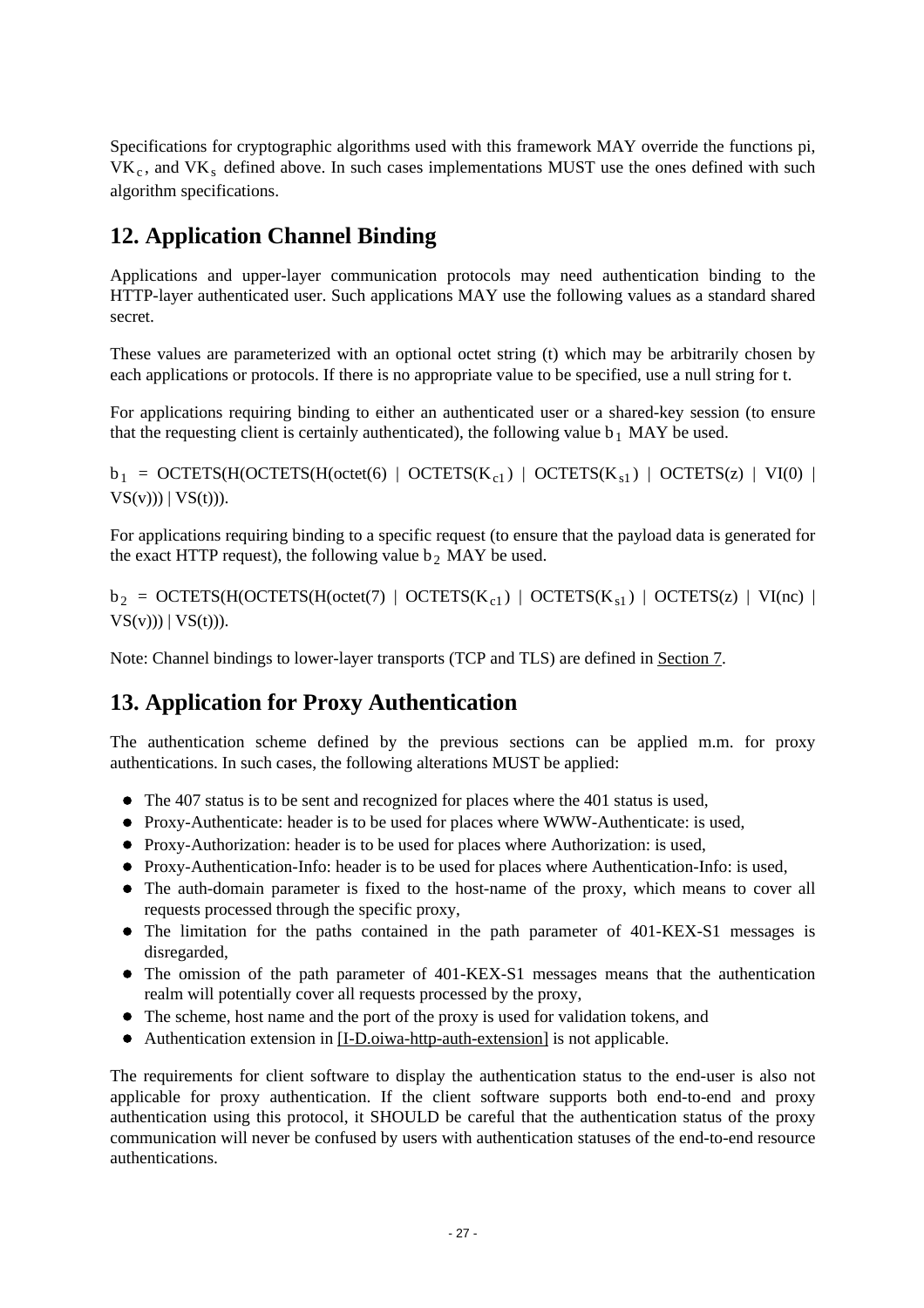## <span id="page-27-0"></span>**14. Methods to Extend This Protocol**

If a private extension to this protocol is implemented, it MUST use the extension-tokens defined in [Section 3](#page-9-0) to avoid conflicts with this protocol and other extensions. (standardized or being-standardizing extensions MAY use either bare-tokens or extension-tokens.)

Specifications defining authentication algorithms MAY use other representations for the parameters "kc1", "ks1", "vkc", and "vks", replace those parameter names, and/or add parameters to the messages containing those parameters in supplemental specifications, provided that syntactic and semantic requirements in [Section 3,](#page-9-0) [\[I-D.ietf-httpbis-p1-messaging\]](#page-29-2) and [\[I-D.ietf-httpbis-p7-auth\]](#page-29-2) are satisfied. Any parameters starting with "kc", "ks", "vkc" or "vks" and followed by decimal natural numbers (e.g. kc2, ks0, vkc1, vks3 etc.) are reserved for this purpose. If those specifications use names other than those mentioned above, it is RECOMMENDED to use extension-tokens to avoid any parameter name conflict with the future extension of this protocol.

Extension-tokens MAY be freely used for any non-standard, private, and/or experimental uses for those parameters provided that the domain part in the token is appropriately used.

## <span id="page-27-1"></span>**15. IANA Considerations**

When bare-tokens are used for the authentication-algorithm, pwd-hash, and validation parameters MUST be allocated by IANA. To acquire registered tokens, a specification for the use of such tokens MUST be available as an RFC, as outlined in [\[RFC5226\].](#page-31-4)

Note: More formal declarations will be added in the future drafts to meet the RFC 5226 requirements.

### <span id="page-27-2"></span>**16. Security Considerations**

#### <span id="page-27-3"></span>**16.1. Security Properties**

- The protocol is secure against passive eavesdropping and replay attacks. However, the protocol relies on transport security including DNS integrity for data secrecy and integrity. HTTP/TLS SHOULD be used where transport security is not assured and/or data secrecy is important.
- When used with HTTP/TLS, if TLS server certificates are reliably verified, the protocol provides true protection against active man-in-the-middle attacks.
- Even if the server certificate is not used or is unreliable, the protocol provides protection against active man-in-the-middle attacks for each HTTP request/response pair. However, in such cases, JavaScript or similar scripting facilities can be used to affect the Mutually-authenticated contents from other contents not protected by this authentication mechanism. This is the reason why this protocol requires that valid TLS server certificates MUST be presented [\(Section 7\)](#page-18-0).

#### <span id="page-27-4"></span>**16.2. Denial-of-service Attacks to Servers**

The protocol requires a server-side table of active sessions, which may become a critical point of the server resource consumptions. For proper operation, the protocol requires that at least one key verification request is processed for each session identifier. After that, servers MAY discard sessions internally at any time, without causing any operational problems to clients. Clients will silently reestablishes a new session then.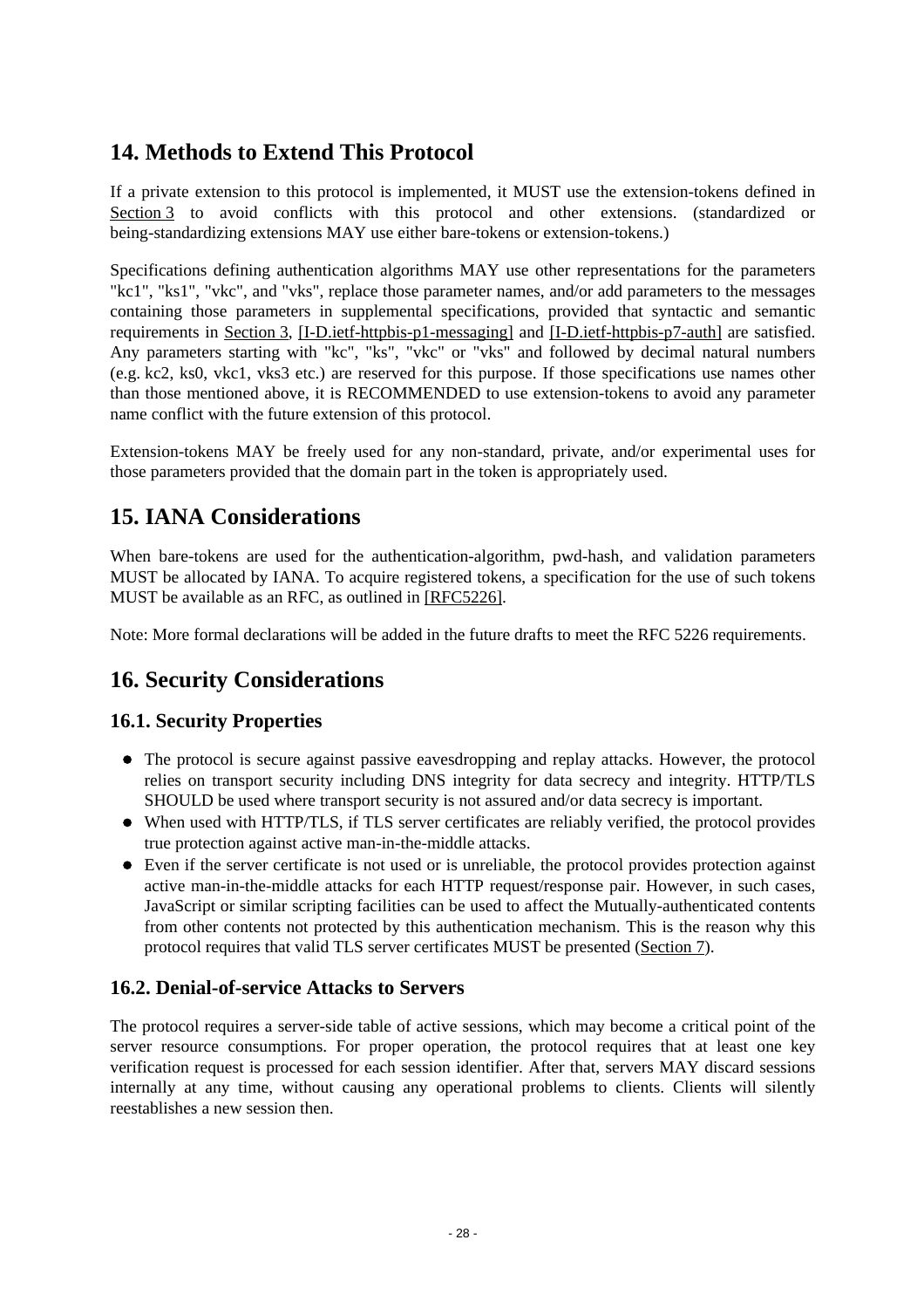However, if a malicious client sends too many requests of key exchanges (req-KEX-C1 messages) only, resource starvation might occur. In such critical situations, servers MAY discard any kind of existing sessions regardless of these statuses. One way to mitigate such attacks are that servers MAY have a number and a time limits for unverified pending key exchange requests (in the "wa received" status).

This is a common weakness of authentication protocols with almost any kind of negotiations or states, including Digest authentication method and most Cookie-based authentication implementations. However, regarding the resource consumption, a situation of the mutual authentication method is a slightly better than the Digest, because HTTP requests without any kind of authentication requests will not generate any kind of sessions. Session identifiers are only generated after a client starts a key negotiation. It means that simple clients such as web crawlers will not accidentally consume server-side resources for session managements.

#### <span id="page-28-0"></span>**16.3. Implementation Considerations**

- To securely implement the protocol, the Authentication-Info headers in the 200-VFY-S messages MUST always be validated by the client. If the validation fails, the client MUST NOT process any content sent with the message, including other headers and the body part. Non-compliance to this requirement will allow phishing attacks.
- The authentication status on the client-side SHOULD be visible to the users of the client. In addition, the method for asking for the user's name and passwords SHOULD be carefully designed so that (1) the user can easily distinguish the request from this authentication method from any other authentication methods such as Basic and Digest methods, and (2) the Web contents cannot imitate the user-interfaces for this protocol.

An informational memo regarding user-interface considerations and recommendations for implementing this protocol will be separately published.

- For HTTP/TLS communications, when a web form is submitted from Mutually-authenticated pages with the "tls-cert" validation method to a URI that is protected by the same realm (so indicated by the path parameter), if the server certificate has been changed since the pages were received, the peer is RECOMMENDED to be revalidated using a req-KEX-C1 message with an "Expect: 100-continue" header. The same applies when the page is received with the "tls-key" validation method, and when the TLS session has expired.
- Server-side storages of user passwords are advised to contain the values encrypted by one-way function J(pi), instead of the real passwords, those hashed by ph, or pi.

#### <span id="page-28-1"></span>**16.4. Usage Considerations**

- The user-names inputted by a user may be sent automatically to any servers sharing the same auth-domain. This means that when host-type auth-domain is used for authentication on an HTTPS site, and when an HTTP server on the same host requests Mutual authentication within the same realm, the client will send the user-name in a clear text. If user-names have to be kept secret against eavesdropping, the server must use full-scheme-type auth-domain parameter. Contrarily, passwords are not exposed to eavesdroppers even on HTTP requests.
- The "pwd-hash" parameter is only provided for backward compatibility of password databases. The use of "none" function is the most secure choice and is RECOMMENDED. If values other than "none" are used, you MUST ensure that the hash values of the passwords were not exposed to the public. Note that hashed password databases for plain-text authentications are usually not considered secret.
- If the server provides several ways for storing server-side password secrets into the password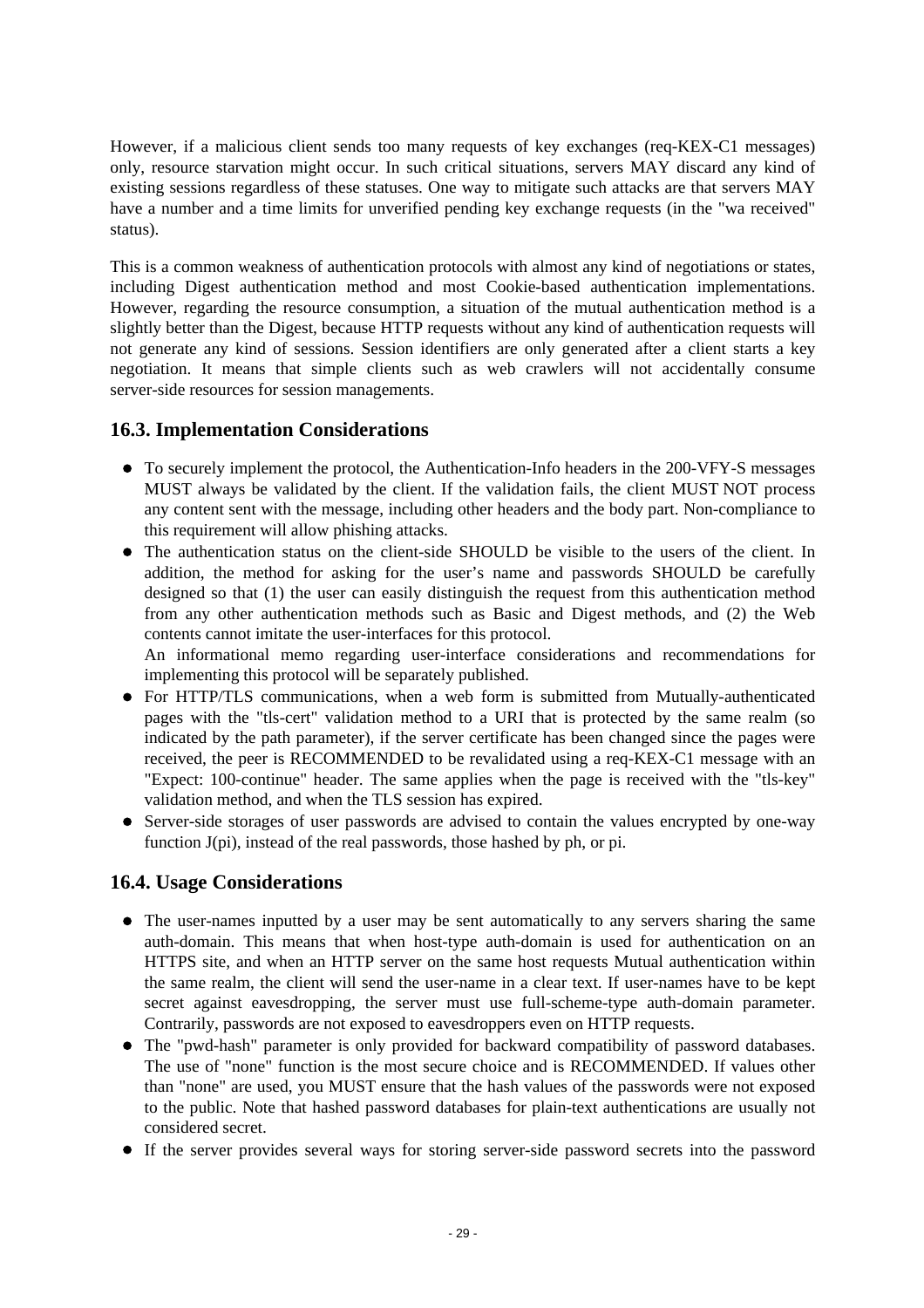<span id="page-29-2"></span>database, it is advised to store the values encrypted by using the one-way function J(pi), instead of the real passwords, those hashed by ph, or pi.

### <span id="page-29-0"></span>**17. Notice on Intellectual Properties**

The National Institute of Advanced Industrial Science and Technology (AIST) and Yahoo! Japan, Inc. has jointly submitted a patent application on the protocol proposed in this documentation to the Patent Office of Japan. The patent is intended to be open to any implementors of this protocol and its variants under non-exclusive royalty-free manner. For the details of the patent application and its status, please contact the author of this document.

The elliptic-curve based authentication algorithms might involve several existing third-party patents. The authors of the document take no position regarding the validity or scope of such patents, and other patents as well.

### **18. References**

#### <span id="page-29-1"></span>**18.1. Normative References**

| [I-D.ietf-httpbis-p1-messaging] | Fielding, R., Lafon, Y., and J. Reschke, "HTTP/1.1, part 1:<br>URIs, Connections, and Message Parsing,"<br>draft-ietf-httpbis-p1-messaging-19 (work in progress),<br>March 2012 (TXT).                        |
|---------------------------------|---------------------------------------------------------------------------------------------------------------------------------------------------------------------------------------------------------------|
| [I-D.ietf-httpbis-p7-auth]      | Fielding, R., Lafon, Y., and J. Reschke, "HTTP/1.1, part 7:<br>Authentication," draft-ietf-httpbis-p7-auth-19 (work in<br>progress), March 2012 (TXT).                                                        |
| [I-D.oiwa-http-auth-extension]  | Oiwa, Y., Watanabe, H., Takagi, H., Kihara, B., Hayashi, T.,<br>and Y. Ioku, "HTTP Authentication Extensions for Interactive<br>Clients," draft-oiwa-http-auth-extension-02 (work in progress),<br>June 2012. |
| [RFC2119]                       | Bradner, S., "Key words for use in RFCs to Indicate<br>Requirement Levels," BCP 14, RFC 2119, March 1997 (TXT,<br>HTML, XML).                                                                                 |
| [RFC3629]                       | Yergeau, F., "UTF-8, a transformation format of ISO 10646,"<br>STD 63, RFC 3629, November 2003 (TXT).                                                                                                         |
| [RFC4013]                       | Zeilenga, K., "SASLprep: Stringprep Profile for User Names<br>and Passwords," RFC 4013, February 2005 (TXT).                                                                                                  |
| [RFC4648]                       | Josefsson, S., "The Base16, Base32, and Base64 Data<br>Encodings," RFC 4648, October 2006 (TXT).                                                                                                              |
| [RFC5234]                       | Crocker, D. and P. Overell, "Augmented BNF for Syntax<br>Specifications: ABNF," STD 68, RFC 5234, January 2008<br>$(TXT)$ .                                                                                   |
| [RFC5246]                       | Dierks, T. and E. Rescorla, "The Transport Layer Security<br>(TLS) Protocol Version 1.2," RFC 5246, August 2008 (TXT).                                                                                        |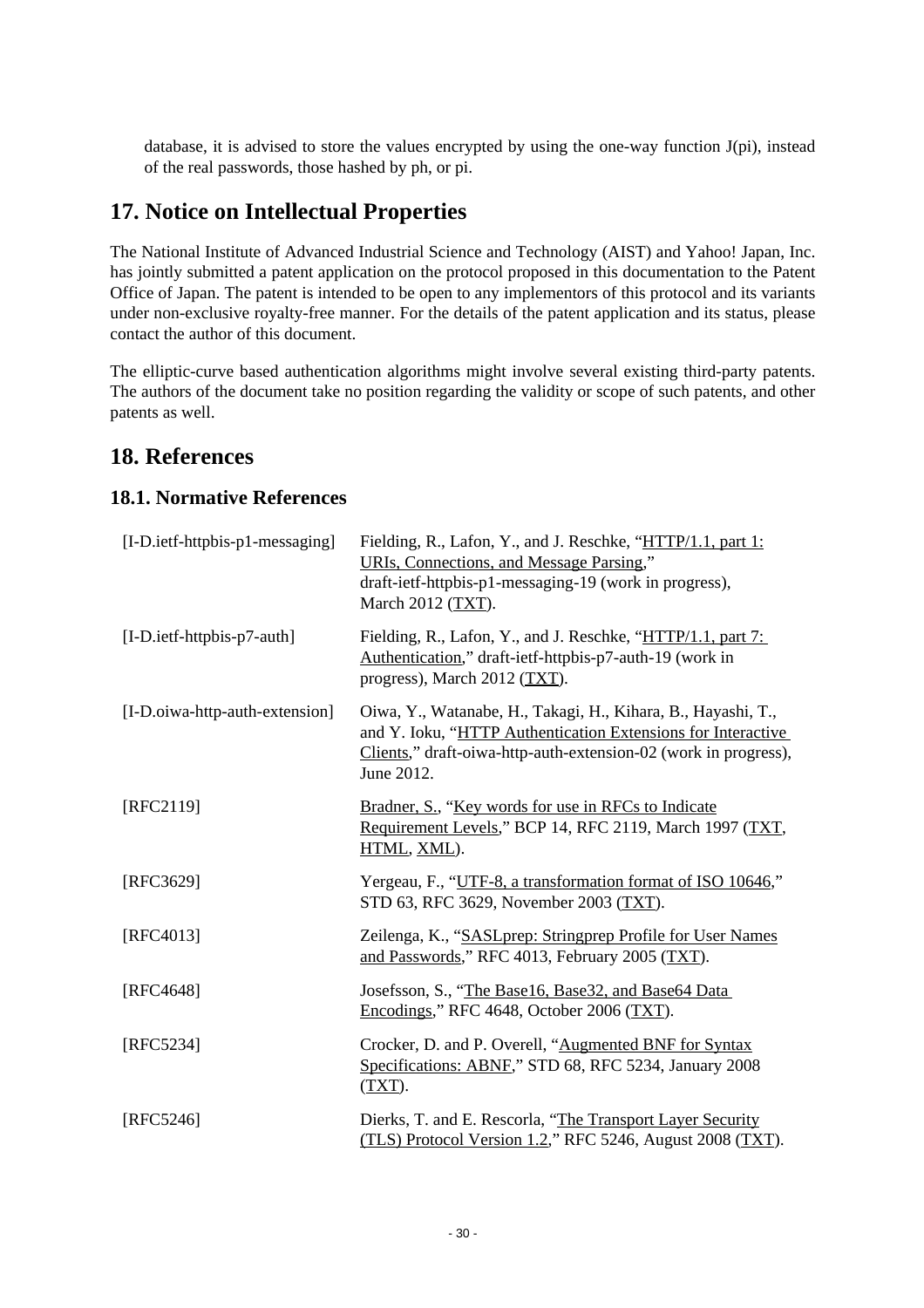### <span id="page-30-1"></span><span id="page-30-0"></span>**18.2. Informative References**

| $[I-D.ietf- oauth-v2]$          | Hammer-Lahav, E., Recordon, D., and D. Hardt, "The OAuth<br>2.0 Authorization Framework," draft-ietf-oauth-v2-26 (work<br>in progress), May 2012 $(TXT, PDF)$ .                                                                                            |
|---------------------------------|------------------------------------------------------------------------------------------------------------------------------------------------------------------------------------------------------------------------------------------------------------|
| [I-D.ietf-precis-framework]     | Saint-Andre, P. and M. Blanchet, "PRECIS Framework:<br>Preparation and Comparison of Internationalized Strings in<br>Application Protocols," draft-ietf-precis-framework-03 (work<br>in progress), May 2012 $(TXT)$ .                                      |
| [I-D.oiwa-http-mutualauth-algo] | Oiwa, Y., Watanabe, H., Takagi, H., Kihara, B., Hayashi, T.,<br>and Y. Ioku, "Mutual Authentication Protocol for HTTP:<br>KAM3-based Cryptographic Algorithms,"<br>draft-oiwa-http-mutualauth-algo-02 (work in progress),<br>May 2012.                     |
| $[ISO.10646-1.1993]$            | International Organization for Standardization, "Information<br>Technology - Universal Multiple-octet coded Character Set<br>(UCS) - Part 1: Architecture and Basic Multilingual Plane,"<br>ISO Standard 10646-1, May 1993.                                |
| [ITU.X690.1994]                 | International Telecommunications Union, "Information<br>Technology - ASN.1 encoding rules: Specification of Basic<br>Encoding Rules (BER), Canonical Encoding Rules (CER) and<br>Distinguished Encoding Rules (DER),"<br>ITU-T Recommendation X.690, 1994. |
| [OASIS.saml-core-2.0-os]        | Cantor, S., Kemp, J., Philpott, R., and E. Maler, "Assertions<br>and Protocol for the OASIS Security Assertion Markup<br>Language (SAML) V2.0," OASIS Standard saml-core-2.0-os,<br>March 2005.                                                            |
| [OIDF.Connect.Standard]         | Sakimura, N., Bradley, J., Jones, M., de Medeiros, B.,<br>Mortimore, C., and E. Jay, "OpenID Connect Standard 1.0 -<br>draft 10," May 2012.                                                                                                                |
| [RFC2617]                       | Franks, J., Hallam-Baker, P., Hostetler, J., Lawrence, S.,<br>Leach, P., Luotonen, A., and L. Stewart, "HTTP<br>Authentication: Basic and Digest Access Authentication,"<br>RFC 2617, June 1999 (TXT, HTML, XML).                                          |
| [RFC2743]                       | Linn, J., "Generic Security Service Application Program<br>Interface Version 2, Update 1," RFC 2743, January 2000<br>$(TXT)$ .                                                                                                                             |
| [RFC2818]                       | Rescorla, E., "HTTP Over TLS," RFC 2818, May 2000<br>$(TXT)$ .                                                                                                                                                                                             |
| [RFC3961]                       | Raeburn, K., "Encryption and Checksum Specifications for<br>Kerberos 5," RFC 3961, February 2005 $(TXT)$ .                                                                                                                                                 |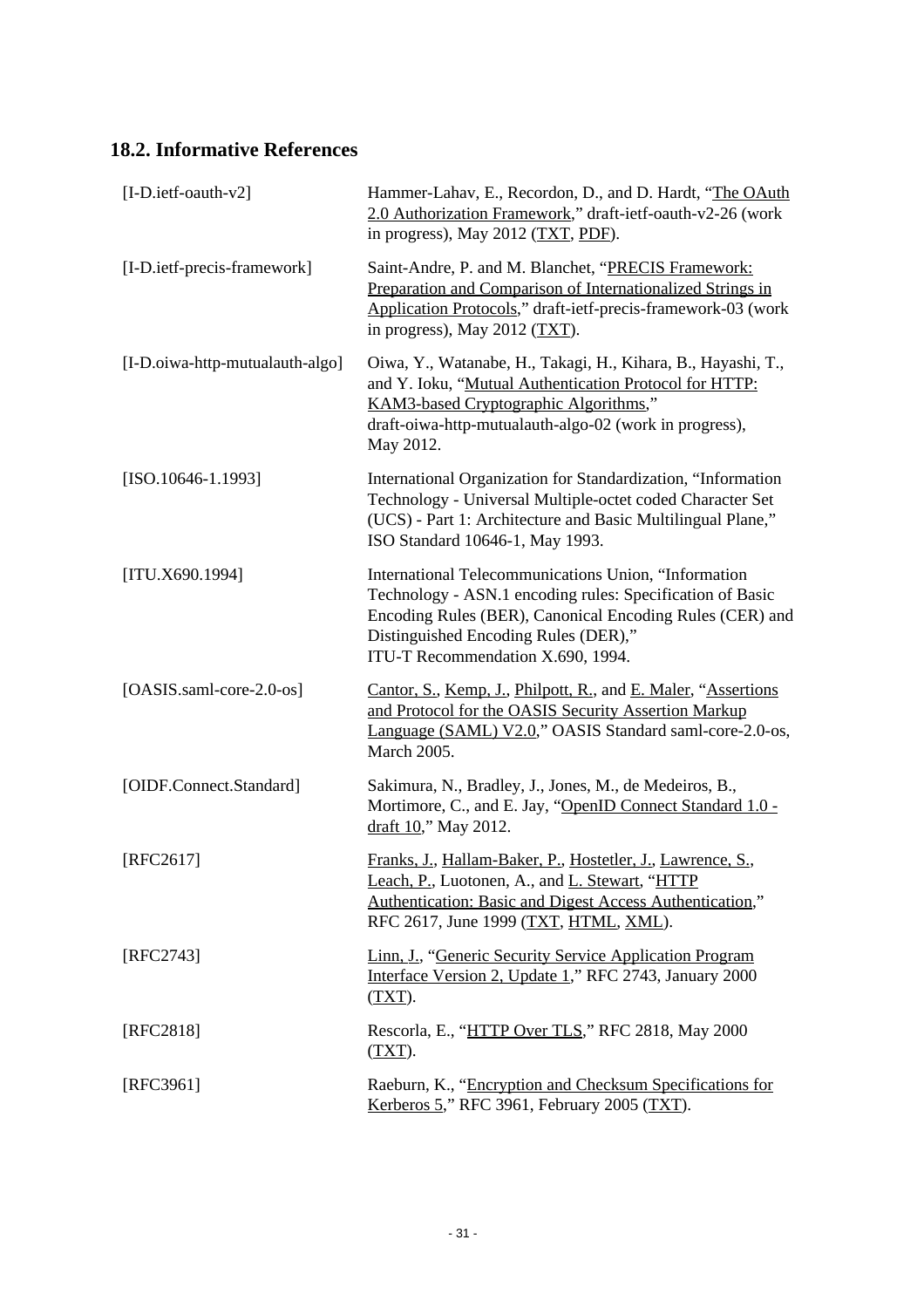<span id="page-31-4"></span>

| [RFC5226] | Narten, T. and H. Alvestrand, "Guidelines for Writing an<br>IANA Considerations Section in RFCs," BCP 26, RFC 5226,<br>May 2008 (TXT).                                                                                 |
|-----------|------------------------------------------------------------------------------------------------------------------------------------------------------------------------------------------------------------------------|
| [RFC5280] | Cooper, D., Santesson, S., Farrell, S., Boeyen, S., Housley, R.,<br>and W. Polk, "Internet X.509 Public Key Infrastructure<br>Certificate and Certificate Revocation List (CRL) Profile,"<br>RFC 5280, May 2008 (TXT). |
| [RFC5890] | Klensin, J., "Internationalized Domain Names for<br>Applications (IDNA): Definitions and Document<br>Framework," RFC 5890, August 2010 (TXT).                                                                          |
| [RFC5929] | Altman, J., Williams, N., and L. Zhu, "Channel Bindings for<br>TLS," RFC 5929, July 2010 (TXT).                                                                                                                        |
| [RFC6265] | Barth, A., "HTTP State Management Mechanism,"<br>RFC 6265, April 2011 (TXT).                                                                                                                                           |

## <span id="page-31-0"></span>**Appendix A. (Informative) Draft Remarks from Authors**

The following items are currently under consideration for future revisions by the authors.

- Whether to keep TLS-key validation or not.
- When keeping tls-key validation, whether to use ["TLS channel binding"](#page-31-4) [RFC5929] for "tls-key" verification [\(Section 7\)](#page-18-0). Note that existing TLS implementations should be considered to determine this.
- Adopt [\[I-D.ietf-precis-framework\]](#page-30-1) for replacing SASLprep reference. Especially, use NFC canonicalization instead of NFKC.
- Adding test vectors for ensuring implementation correctness.
- Possibly adding a method for servers to detect availability of Mutual authentication on client-side.
- Possible support for optional key renewal and cross-site federated authentication.

## <span id="page-31-1"></span>**Appendix B. (Informative) Draft Change Log**

### <span id="page-31-2"></span>**B.1. Changes in Revision 12**

Note: the token for the header parameter "version" is NOT changed from "-draft11", because the protocol semantics has not been changed in this revision.

Added a reason "authz-failed".

# <span id="page-31-3"></span>**B.2. Changes in Revision 11**

- Message syntax definition reverted to pre-07 style as httpbis-p1 and p7 now defines a precise rule for parameter value parsing.
- Replaced "stale" parameter with more infomative/extensive "reason" parameter in 401-INIT and 401-STALE.
- Reserved "rekey-sid" and "rekey-method" parameters for future extensions.
- Added descriptions for replacing/non-replacing existing technologies.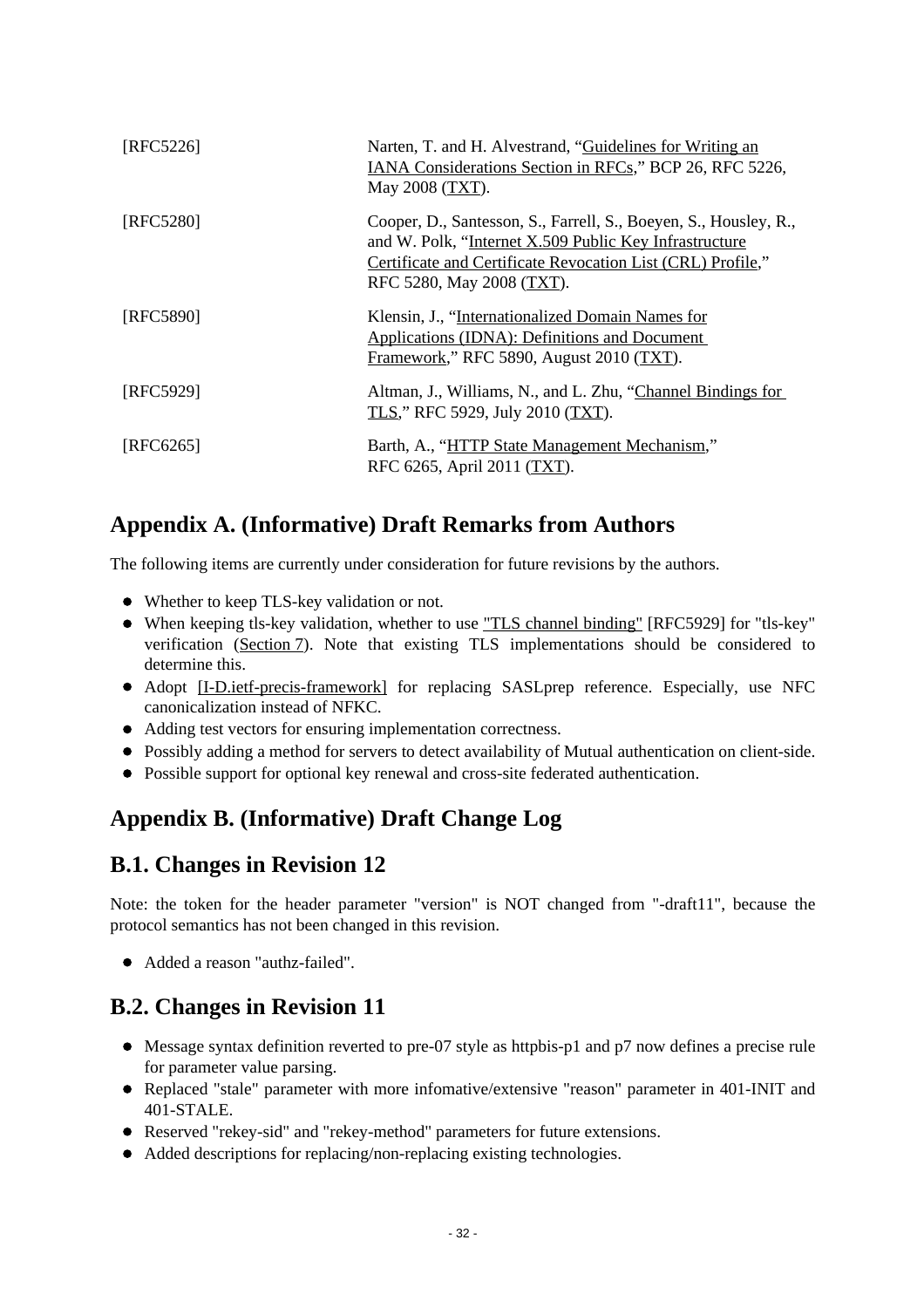### <span id="page-32-0"></span>**B.3. Changes in Revision 10**

- The authentication extension parts (non-mandatory authentication and authentication controls) are separated to yet another draft.
- The default auth-domain parameter is changed to the full scheme-host-port syntax, which is consistent with usual HTTP authentication framework behavior.
- Provision for application channel binding is added.
- Provision for proxy access authentication is added.
- Bug fix: syntax specification of sid parameter was wrong: it was inconsistent with the type specified in the main text (the bug introduced in -07 draft).
- Terminologies for headers are changed to be in harmony with httpbis drafts (e.g. field to parameter).
- Syntax definitions are changed to use HTTP-extended ABNF syntax, and only the header values are shown for header syntax, in harmony with httpbis drafts.
- Names of parameters and corresponding mathematical values are now renamed to more informative ones. The following list shows correspondence between the new and the old names.

#### **new name old name description**

|          |   | $S_{c1}$ , $S_{s1}$ $s_a$ , $s_b$ client/server-side secret randoms                             |
|----------|---|-------------------------------------------------------------------------------------------------|
|          |   | $K_{c1}$ , $K_{s1}$ w <sub>a</sub> , w <sub>b</sub> client/server-side exchanged key components |
|          |   | kc1, ks1 wa, wb parameter names for those                                                       |
|          |   | $VK_c, VK_s$ $o_a, o_b$ client/server-side key verifiers                                        |
| vkc, vks |   | oa, ob parameter names for those                                                                |
| z        | Z | session secrets                                                                                 |

### <span id="page-32-1"></span>**B.4. Changes in Revision 09**

- The (default) cryptographic algorithms are separated to another draft.
- Names of the messages are changed to more informative ones than before. The following is the correspondence table of those names:

| new name   | old name     | description                                                                 |
|------------|--------------|-----------------------------------------------------------------------------|
| 401-INIT   | $401-B0$     | initial response                                                            |
| 401-STALE  | 401-B0-stale | session key expired                                                         |
| req-KEX-C1 | $req - A1$   | client->server key exchange                                                 |
| 401-KEX-S1 | $401 - B1$   | server->client key exchange                                                 |
| req-VFY-C  | $req - A3$   | client->server auth. verification                                           |
| 200-VFY-S  | 200-B4       | server->client auth. verification                                           |
|            |              | 200-Optional-INIT 200-Optional-B0 initial with non-mandatory authentication |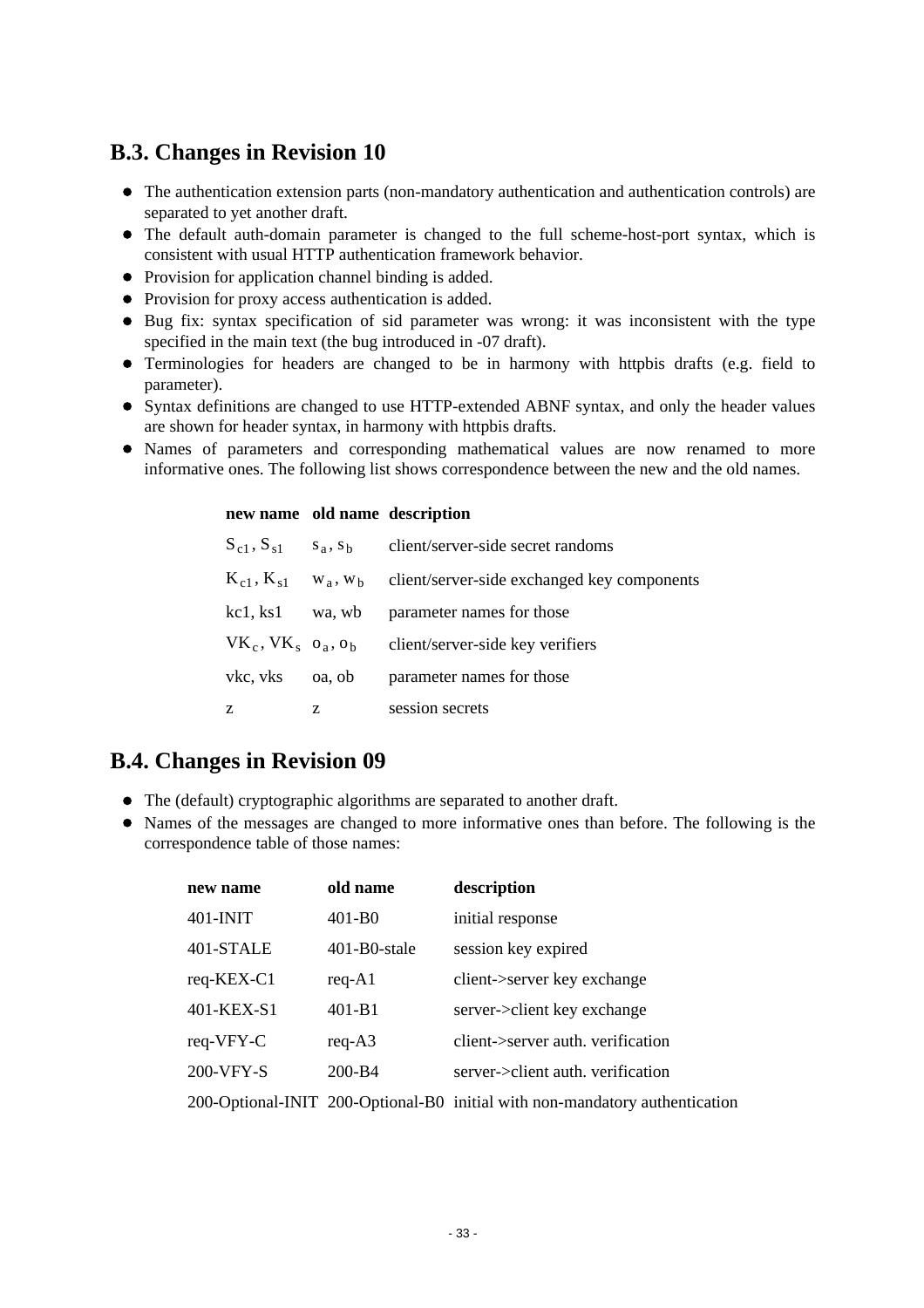## <span id="page-33-0"></span>**B.5. Changes in Revision 08**

• The English text has been revised.

## <span id="page-33-1"></span>**B.6. Changes in Revision 07**

- Adapt to httpbis HTTP/1.1 drafts:
	- Changed definition of extensive-token.
	- LWSP continuation-line (%0D.0A.20) deprecated.
- To simplify the whole spec, the type of nonce-counter related parameters are change from hex-integer to integer.
- Algorithm tokens are renamed to include names of hash algorithms.
- Clarified the session management, added details of server-side protocol decisions.
- The whole draft was reorganized; introduction and overview has been rewritten.

## <span id="page-33-2"></span>**B.7. Changes in Revision 06**

- $\bullet$  Integrated Optional Mutual Authentication to the main part.
- Clarified the decision procedure for message recognitions.
- Clarified that a new authentication request for any sub-requests in interactive clients may be silently discarded.
- Typos and confusing phrases are fixed.
- Several "future considerations" are added.

## <span id="page-33-3"></span>**B.8. Changes in Revision 05**

- A new parameter called "version" is added for supporting future incompatible changes with a single implementation. In the (first) final specification its value will be changed to 1.
- A new header "Authentication-Control" is added for precise control of application-level authentication behavior.

### <span id="page-33-4"></span>**B.9. Changes in Revision 04**

- Changed text of patent licenses: the phrase "once the protocol is accepted as an Internet standard" is removed so that the sentence also covers the draft versions of this protocol.
- The "tls-key" verification is now OPTIONAL.
- Several description fixes and clarifications.

# <span id="page-33-5"></span>**B.10. Changes in Revision 03**

- Wildcard domain specifications (e.g. "\*.example.com") are allowed for auth-domain parameters [\(Section 4.1\)](#page-12-0).
- Specification of the "tls-cert" verification is updated (incompatible change).
- State transitions fixed.
- Requirements for servers concerning  $w_a$  values are clarified.
- RFC references are updated.